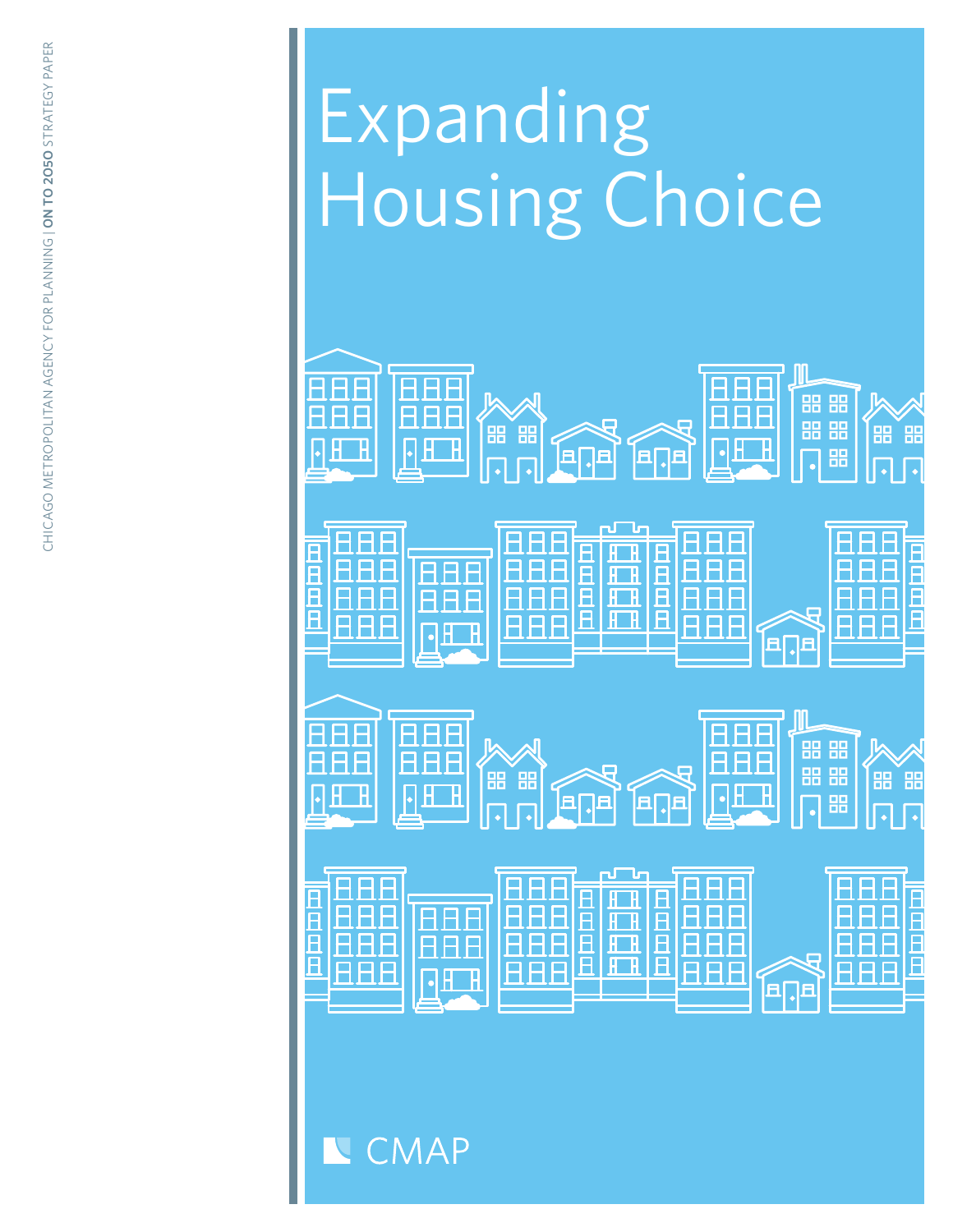# **Table of Contents**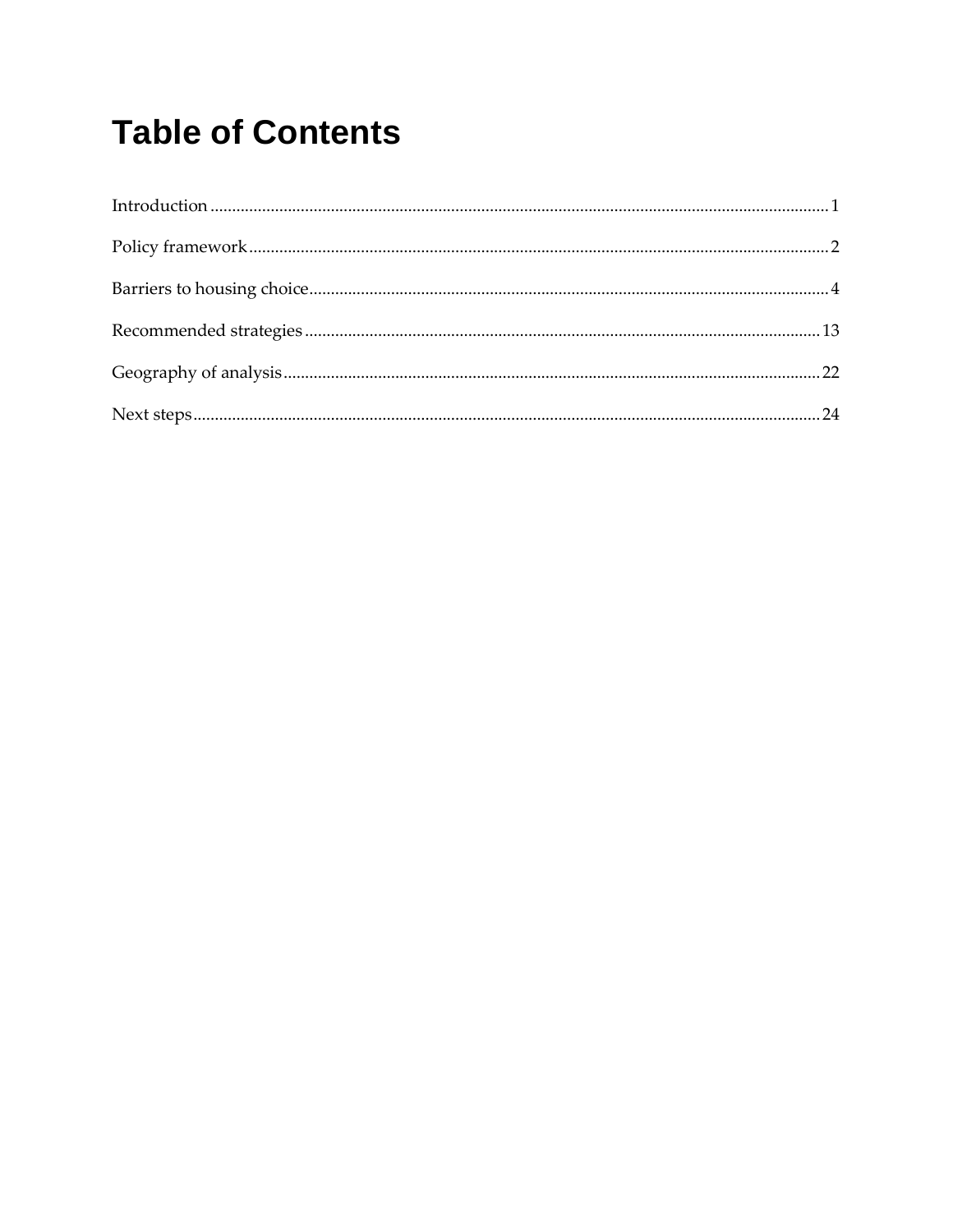# <span id="page-2-0"></span>**Introduction**

The Chicago Metropolitan Agency for Planning (CMAP) focuses its housing work on the intersection of housing affordability and housing stock diversity. GO TO 2040, the region's current long-range comprehensive plan, identifies the need for a range of housing options throughout the region to provide numerous benefits, including homes affordable at a range of price points. <sup>1</sup> The plan also recommends increased housing density near the region's transit station areas, particularly more affordable housing.

This policy framework manifests itself throughout agency's work. CMAP research has explored the state of the region's housing market, trends in housing development, and changing housing and transportation cost affordability.<sup>23</sup> Local Technical Assistance (LTA) recommendations have encouraged communities to permit more multifamily and townhome developments. 4 *Homes for a Changing Region* projects have encouraged balanced housing while exploring the relationship between balance and affordability.<sup>5</sup> The *Fair Housing and Equity Assessment* has recommended strategies to improve access to housing for different groups across the region. <sup>67</sup>

Acting on the CMAP Board's guidance for ON TO 2050 -- to refine existing policies, explore limited new policy areas, and develop more specific implementation strategies -- this strategy paper refocuses the policy framework on housing choice, or the intersection of housing supply and demand. <sup>8</sup> What types of housing do residents of the region demand, and what barriers prevent those demands from being met?

While this new framework includes a number of existing and planned CMAP activities, advancing some strategies will require an entity other than CMAP to take the lead. For instance, community and political challenges to housing choice and to research best practices regarding building codes will need champions.

<sup>&</sup>lt;sup>8</sup> Chicago Metropolitan Agency for Planning[, ON TO 2050.](http://www.cmap.illinois.gov/onto2050)



<sup>1</sup> Chicago Metropolitan Agency for Planning, *[GO TO 2040 update](http://www.cmap.illinois.gov/about/2040)*[,](http://www.cmap.illinois.gov/about/2040) October 2014.

<sup>2</sup> Chicago Metropolitan Agency for Planning, *[GO TO 2040 update appendix: indicator methodology](http://www.cmap.illinois.gov/documents/10180/332742/Update+Indicator+Methodology+FINAL.pdf/720e4b90-0058-4d27-bdff-e898cdf3fb2b)*[,](http://www.cmap.illinois.gov/documents/10180/332742/Update+Indicator+Methodology+FINAL.pdf/720e4b90-0058-4d27-bdff-e898cdf3fb2b) January 2015.

<sup>&</sup>lt;sup>3</sup> Chicago Metropolitan Agency for Planning[, Policy Updates.](http://www.cmap.illinois.gov/about/updates/policy?categoryIdList=424431&q=)

<sup>&</sup>lt;sup>4</sup> Chicago Metropolitan Agency for Planning[, Local Technical Assistance.](http://www.cmap.illinois.gov/programs-and-resources/lta)

<sup>&</sup>lt;sup>5</sup> Chicago Metropolitan Agency for Planning[, Homes for a Changing Region.](http://www.cmap.illinois.gov/livability/housing/homes)

<sup>6</sup> Chicago Metropolitan Agency for Planning, *[Fair Housing and Equity Assessment: Metropolitan Chicago](http://www.cmap.illinois.gov/documents/10180/198094/Chicago%20Region%20FHEA%20November%202013%20HUD%20Submission.pdf/b0c6946e-4425-49fe-8d0a-f336903bc464)*, November 2013.

<sup>7</sup> Chicago Metropolitan Agency for Planning, *[Evaluating housing and transportation costs in the CMAP region](http://www.cmap.illinois.gov/about/updates/policy/-/asset_publisher/U9jFxa68cnNA/content/evaluating-housing-and-transportation-costs-in-the-cmap-region)*, June 26, 2014.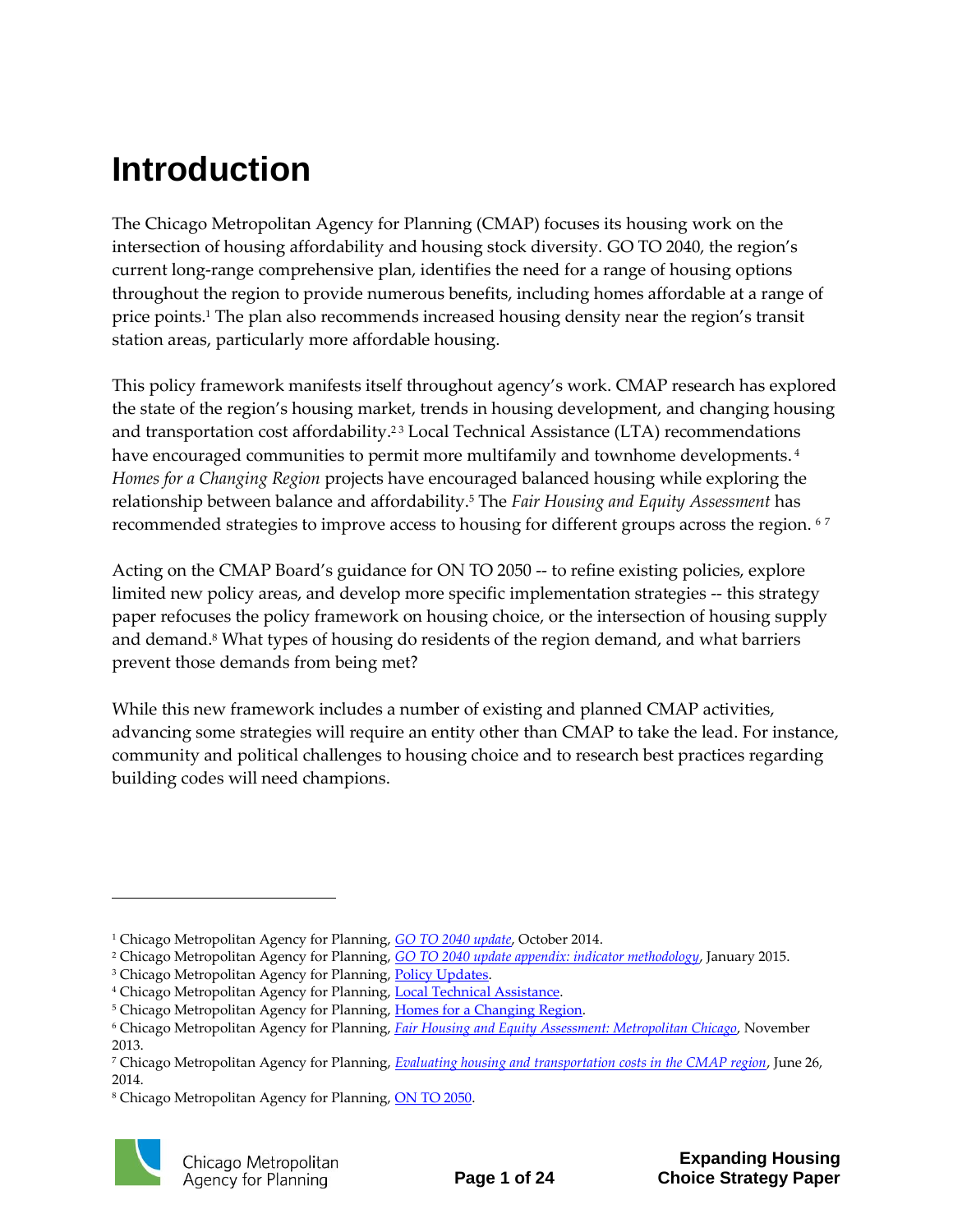# <span id="page-3-0"></span>**Policy framework**

GO TO 2040 highlights the importance of increasing the supply of low-cost housing options particularly in transit- and job-rich areas. CMAP work since GO TO 2040 was adopted, including research for ON TO 2050, has highlighted that it is equally important to consider additional factors when planning for housing with access to transportation, employment, and services. These factors include nearby school quality, inclusion and opportunity considerations, and market strength, along with the region's overall housing stock diversity.

To address these considerations, CMAP is reframing its housing work to focus on expanding housing choice. This shift refocuses the discussion around the intersection of supply and demand, with two driving questions: What types of housing do residents of the region demand? What barriers prevent demand from being met?

CMAP has developed a working definition of housing choice based on feedback from resource group members, CMAP experience, and extensive literature review:

*Housing choice is the ability for all households in the region to find a quality affordable home that fits each household's preferences, including proximity to jobs, transportation, and other amenities, throughout all stages of life.* 

The components of housing choice are characterized below.

- Household size. Households of all sizes, from single resident households to large families, have housing choice.
- Household income. Households across the income spectrum have housing choice, including options that are affordable in terms of both housing and transportation costs (i.e. combined housing and transportation costs are 45 percent of the household income or less).
- Characteristics of members of household. Households, regardless of members' characteristics, including age, race and ethnicity, housing status (including homelessness), special needs, etc., have housing choice.
- Tenure/type of home. A home meets the form and tenure desires of the household, including rental and ownership as well as single-family, townhome, or multifamily needs.
- Amenities. Households can find housing that meets amenity preferences, whether through quality parks, good schools, proximity to jobs, or good transportation access.

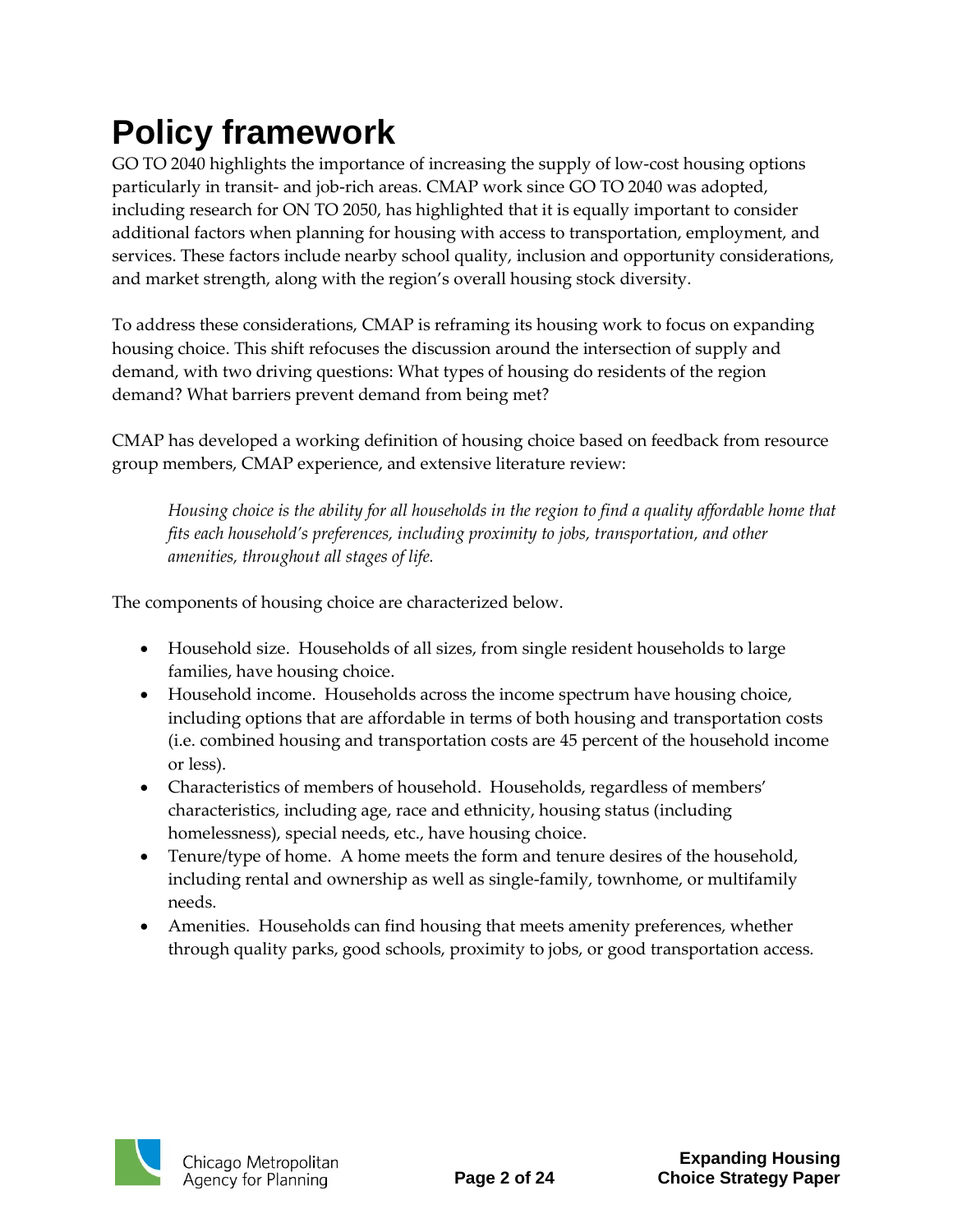CMAP is already working to expand housing choice in northeastern Illinois through a number of initiatives. *Homes for a Changing Region* and other LTA projects have emphasized the importance of housing diversity. <sup>9</sup> <sup>10</sup> Policy updates have highlighted how regional demographic trends may affect local housing needs. <sup>11</sup> The *Fair Housing and Equity Assessment* introduced the importance of addressing regional equity concerns by deliberately locating new housing in certain areas. <sup>12</sup> Continuing much of this work is important to advancing housing choice in the region.

However, municipalities, developers, and other organizations also influence housing choice. These partners may be more appropriate to lead some housing choice strategies, while CMAP provides support. For example, Access Living is a trailblazer in advocating for housing for people with disabilities, and the Livable Communities Collaborative (LCC) can take a leading role in housing needs for the senior population.

<sup>12</sup> Chicago Metropolitan Agency for Planning, *[Fair Housing and Equity Assessment: Metropolitan Chicago](http://www.cmap.illinois.gov/documents/10180/198094/Chicago%20Region%20FHEA%20November%202013%20HUD%20Submission.pdf/b0c6946e-4425-49fe-8d0a-f336903bc464)*, November 2013.



<sup>&</sup>lt;sup>9</sup> Chicago Metropolitan Agency for Planning[, Local Technical Assistance.](http://www.cmap.illinois.gov/programs-and-resources/lta)

<sup>&</sup>lt;sup>10</sup> Chicago Metropolitan Agency for Planning, [Homes for a Changing Region.](http://www.cmap.illinois.gov/livability/housing/homes)

<sup>&</sup>lt;sup>11</sup> Chicago Metropolitan Agency for Planning, **Policy Updates**.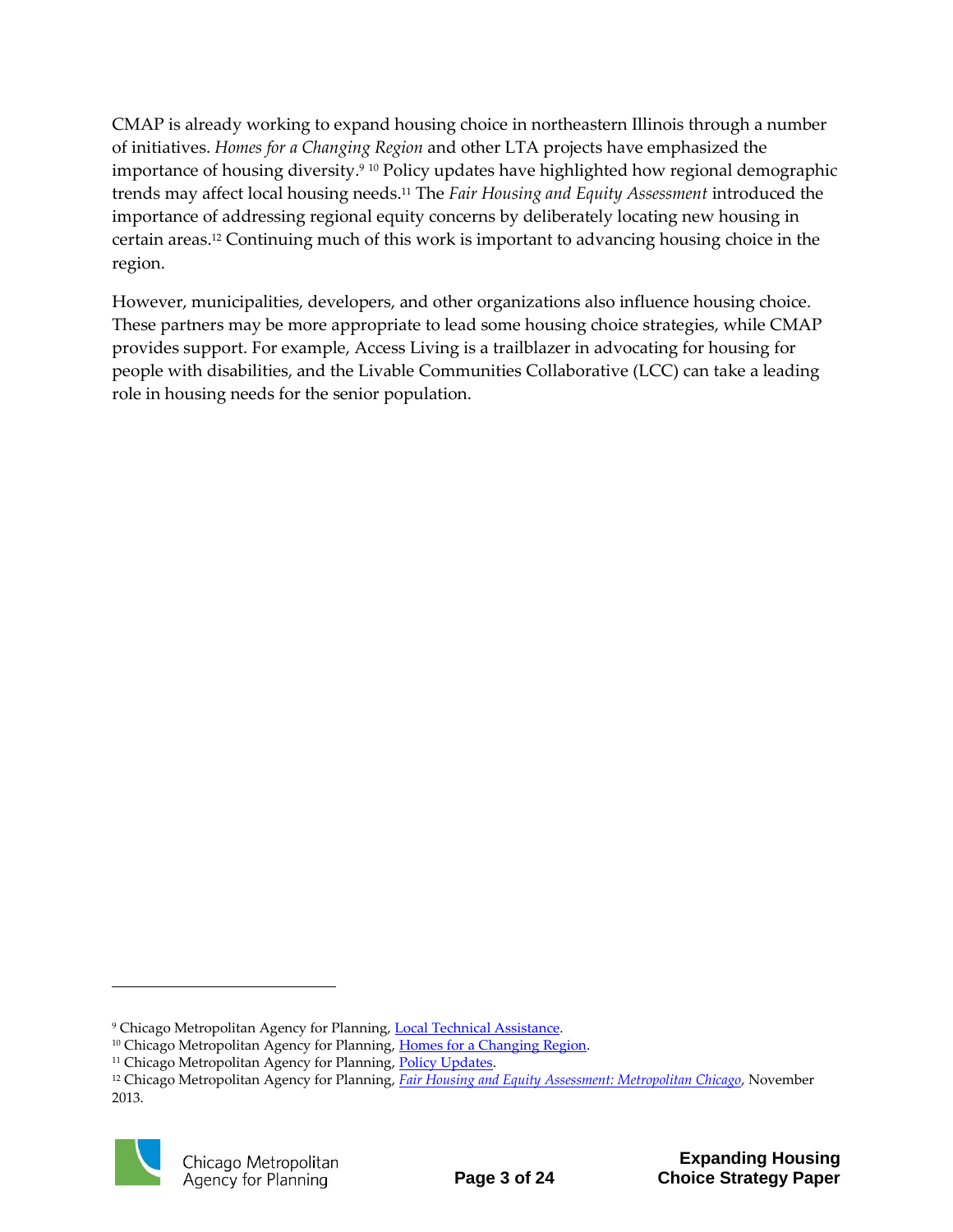# <span id="page-5-0"></span>**Barriers to housing choice**

To determine what strategies CMAP and others should pursue to improve housing choice, CMAP staff catalogued barriers to housing choice in the region. The CMAP Housing Committee, experience from LTA projects, guidance from the Reinvestment and Infill Resource Group, and feedback during the creation of GO TO 2040 also informed this process. 13 14

Barriers fall into five categories, which are explained in the following section: market feasibility; regulatory environment; community and political constraints; finance and resources; and interjurisdictional collaboration.

### **Market feasibility**

Market conditions influence housing choice through development and redevelopment decisions. Strong markets can struggle to provide or maintain housing affordable to low- and moderate-income individuals due to higher prices and strong demand. Stable housing markets also require unique strategies to preserve the existing housing stock. In markets lacking demand, the cost of building or rehabilitating homes may exceed what sales prices or rents can support.

The confluence of these trends region-wide undermines housing choice. With fewer low-cost housing options in strong or stable markets, low- and moderate-income households find their options limited, often to weak markets.

Several factors limit the potential to create or preserve existing housing units. Some communities may lack the physical assets necessary to support population growth, such as utility infrastructure, transportation systems, or revenue to provide basic services. Strong housing markets may lack land for new development or the residents of the area may lack willingness to add density, especially in locations with access to transit, jobs, and other desirable amenities. In these areas, local regulations and policies can strongly shape market outcomes, including limiting the overall supply of housing, such as by zoning areas at densities lower than what than what the market (or potential residents) would support. This also often increases the cost of remaining housing.

Market conditions can also strain the existing stock of housing or reduce housing options for existing residents. In markets with rising prices, residents may struggle to pay rents, and tenants may be poorly educated about their rights as renters under local, state, and federal law. In areas with declining housing markets, property owners, especially of investment properties, may hold properties vacant in anticipation of an improved housing market, when they may be

<sup>&</sup>lt;sup>14</sup> Chicago Metropolitan Agency for Planning, [Reinvestment and Infill](http://www.cmap.illinois.gov/onto2050/strategy-papers/reinvestment-infill).



<sup>&</sup>lt;sup>13</sup> Chicago Metropolitan Agency for Planning, Housing Committee.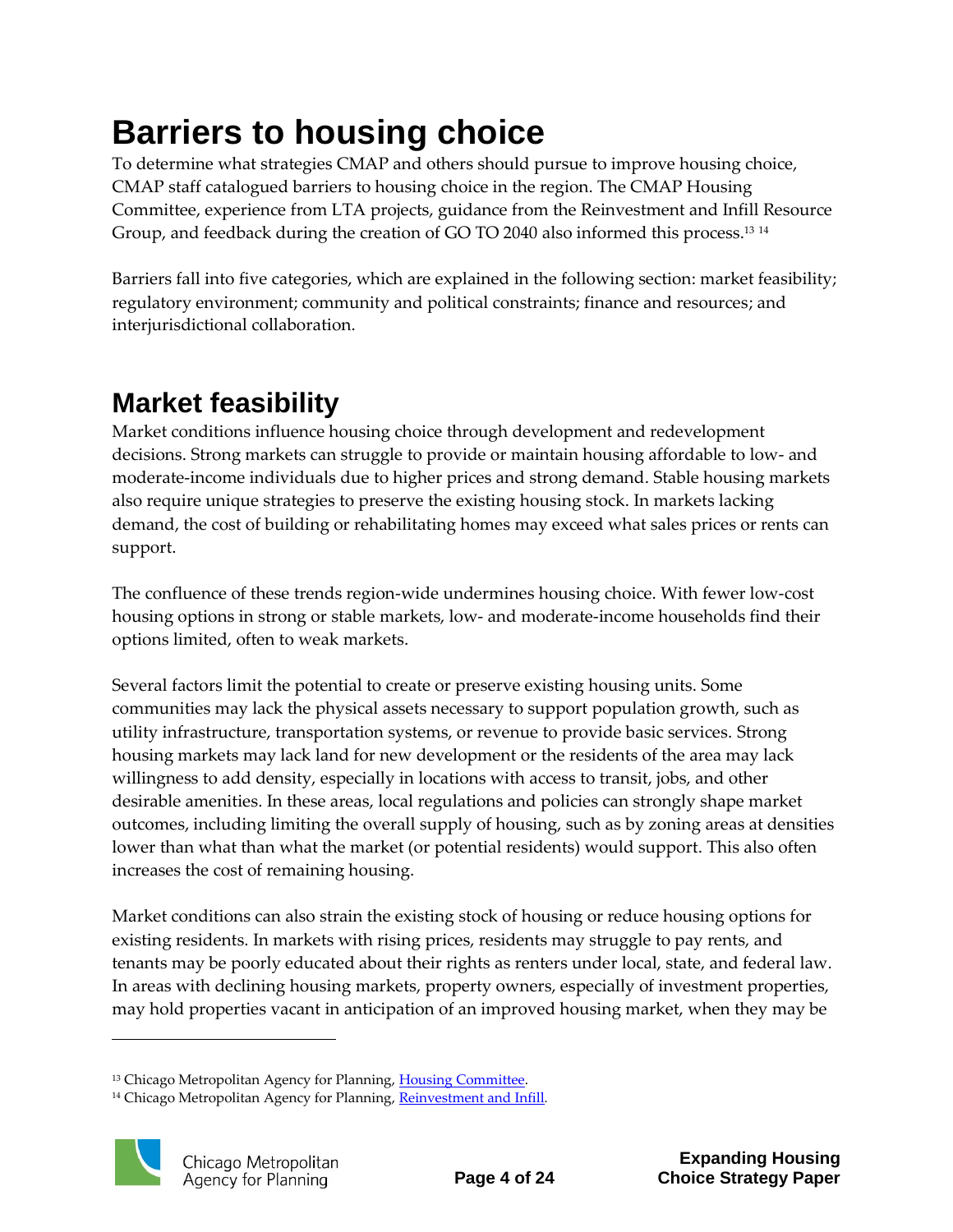able to recoup their investment. Dilapidation caused by negligent property owners, poor asset management practices, or insufficient rental revenues can lead to a cycle of decline.

Shifting demographics and related changes in housing demand present challenges when planning for housing in the future, especially for municipalities and organizations that lack staff capacity for analysis and planning. People's housing decisions can differ sharply from surveyed preferences due to affordability, changing opinions, and other factors. Previous *Homes for a Changing Region* work cited national research about the growing interest in smaller homes, greater density, and more walkable transit-accessible locations.<sup>15</sup> Yet, other research indicates that such demand may be temporary, and that as younger households age, they may seek out single-family homes in the suburbs.<sup>16</sup> The degree to which these forecasts are correct will significantly change demand.

All the while, many baby boomers are reconsidering their housing choices as they age. Research has highlighted potential complications around the impending intergenerational housing transfer between baby boomers and millennials. While some boomers may be looking to sell suburban single-family homes, it is not clear whether millennials will want to buy those units due to many factors, including preferences for type, tenure, and location.<sup>17</sup>

### **Regulatory environment**

Communities adopt regulations for many reasons. Building codes and their enforcement help ensure that people live in safe, decent, and sanitary homes. Zoning and design codes help ensure development aligns with a community's vision or goals. Some local regulations seek to spur new development desired by the community, or to preserve existing buildings. Codes can implement sustainability goals, for example zoning code changes that require new developments to manage stormwater on site, rather than funneling it to the municipality's sewer system. GO TO 2040 research and recommendations on this topic have led numerous LTA participants to improve their local zoning ordinances and development processes.<sup>18</sup>

Yet, meeting regulatory requirements is often a sequential process, with added costs driving up home prices with each step. Development regulations can limit potential housing options that the market might otherwise provide. For example, building and zoning codes may require specific, costly materials or construction processes beyond what is necessary for minimum health and safety requirements.

<sup>18</sup> Chicago Metropolitan Agency for Planning, *[Regulatory Barriers and Housing Affordability](http://www.cmap.illinois.gov/about/2040/supporting-materials/process-archive/strategy-papers/regulatory-barriers)*, January 2009.



<sup>15</sup> Urban Land Institute, *[America in 2015](http://uli.org/wp-content/uploads/ULI-Documents/America-in-2015.pdf)*, June 2015.

<sup>16</sup> Kris Hudson, "[Generation Y Prefers Suburban Home Over City Condo](http://www.wsj.com/articles/millennials-prefer-single-family-homes-in-the-suburbs-1421896797)," *The Wall Street Journal*, January 21, 2015. <sup>17</sup> Laurie Goodman, Rolf Pendall, and Jun Zhu, "*[Headship and Homeownership: what does the future hold](http://www.urban.org/sites/default/files/2000257-headship-and-homeownership-what-does-the-future-hold.pdf)*," Urban Institute, June 2015.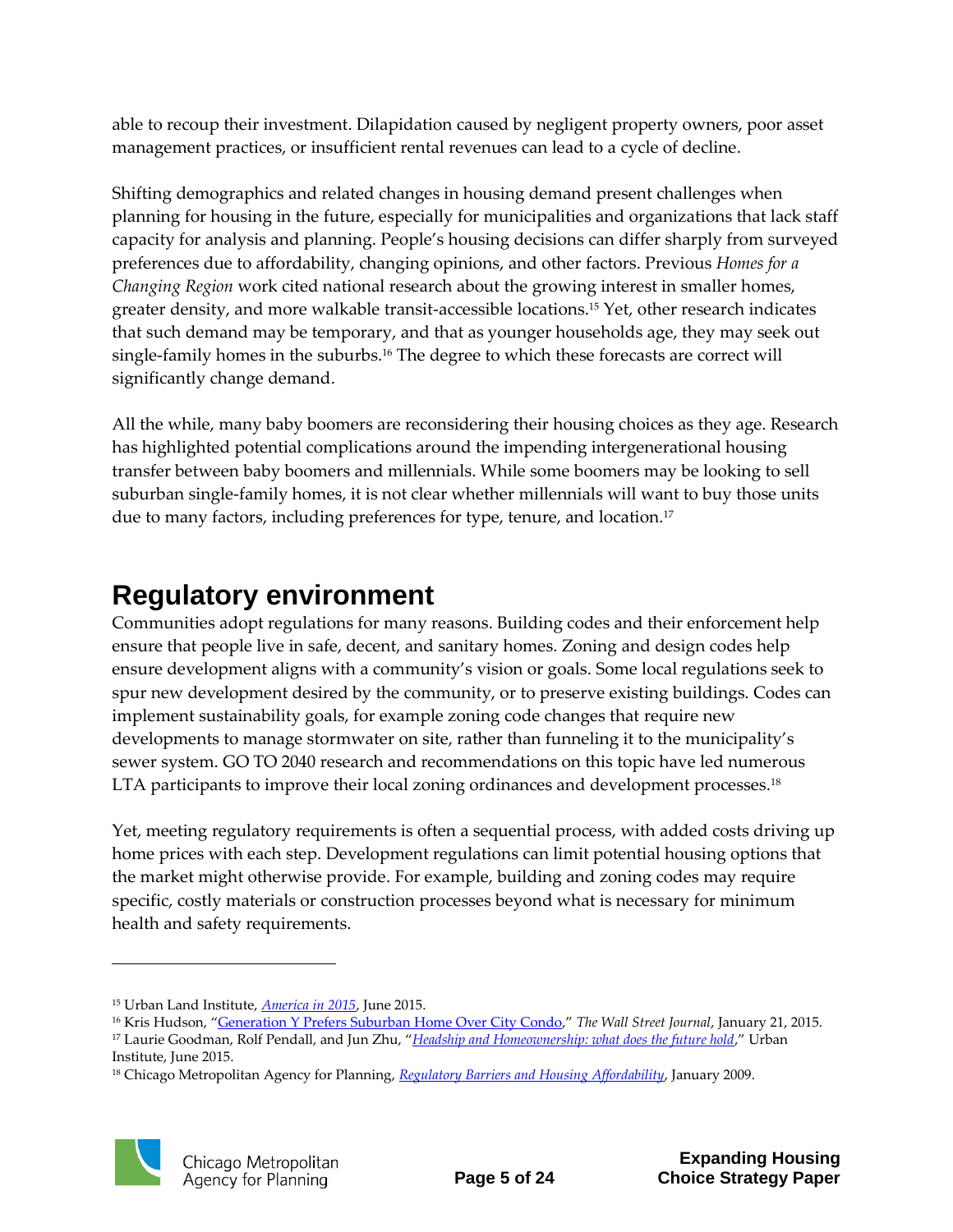Rehabilitation projects sometimes must meet the same standards as new construction, thus requiring very expensive upgrades or even demolition. Such development regulations can arise from an overabundance of caution; lobbying from special interest groups; delays in updates to codes due to staff, budgetary, or political constraints; aesthetic benefits; or exclusionary goals (i.e. NIMBYism, or "not in my back yard" sentiments). 19

Developers transfer additional regulatory costs to property owners or renters. When the cost of meeting requirements is higher than what the market can bear, residential development may not proceed at all. This problem particularly harms low- and moderate-income housing developments, which often have limited financial margins. Regulations also affect decisions regarding the location, size, design, and quantity of units. Removing unnecessary regulations or expediting the regulatory process can potentially encourage more developers to build or preserve housing.

Varying building code requirements and enforcement practices also can increase costs significantly. CMAP research on regulatory barriers cited the variation among municipalities as potentially the "most significant obstacle posed by building codes."<sup>20</sup> International and national model building codes can provide uniformity, transparency, and predictability for developers. Illinois does not have a statewide building code, but does have model codes for plumbing, fire and safety, and accessibility.

However, municipalities frequently customize model codes to incorporate local conditions and community needs. Even when codes are substantially similar, interpretations may differ considerably between communities. Separate special districts, such as stormwater and fire, often have distinct regulations and/or interpretations that add to this challenge. Developers working in many communities must familiarize themselves with these nuances, which takes time and financial resources, sometimes discouraging developers from entering certain markets.

### **Community and political constraints**

Addressing barriers to housing choice requires support from municipal leaders, communitybased organizations, and residents -- and such buy-in can be hard to get. Many factors underlie community resistance. First, local stakeholders do not always agree that providing housing choice is a desirable goal. NIMBYism can be another significant challenge, as residents and stakeholders can have misperceptions about the impact of density, tenure, and other characteristics of developments on their communities. Local opposition to a development can stem from fear of change, reflecting concerns about property values, service levels, fiscal impacts, community character, the environment, or public health and safety.

<sup>20</sup> Chicago Metropolitan Agency for Planning, *[Regulatory Barriers and Housing Affordability](http://www.cmap.illinois.gov/about/2040/supporting-materials/process-archive/strategy-papers/regulatory-barriers)*, January 2009.



<sup>&</sup>lt;sup>19</sup> Christopher Swope, "[The Code War](http://www.governing.com/topics/transportation-infrastructure/Code-War.html)," Governing, January 2006.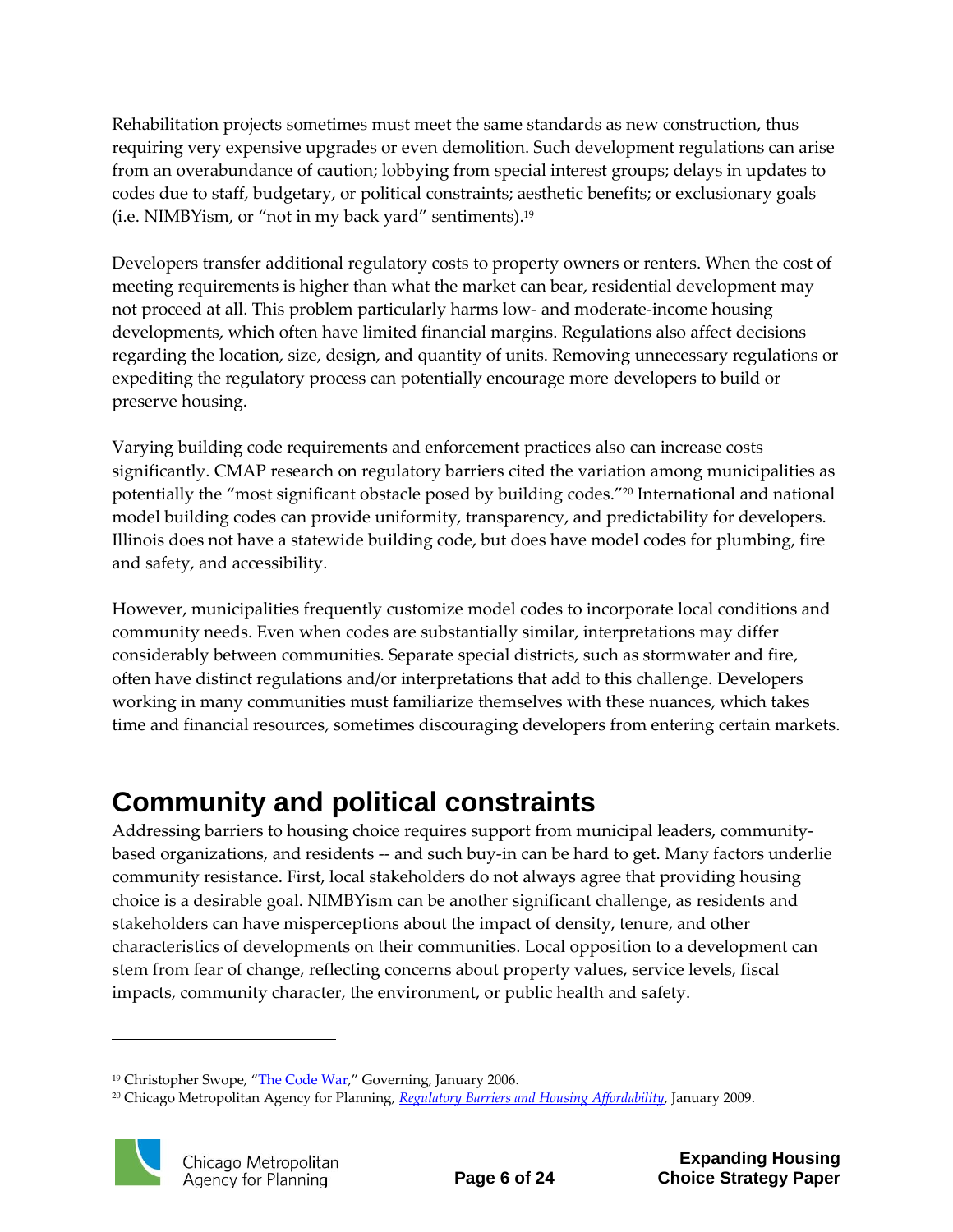Disadvantaged or underrepresented population groups often lack representation in the development and political process. Finally, a lack of local champions for or expertise on the benefits of housing choice may also lead to minimal vocal support.

Opposition to affordable housing, denser housing, or new housing can lead to costly delays and sometimes even forces developers and communities to abandon projects. Developers may avoid communities with reputations as difficult places to develop, effectively limiting housing choice for many of the region's residents.

### **Finance and resources**

Funding markets are the most critical piece of the resource puzzle and important arbiters of housing choice. Actors in the funding space include private lenders, as well as federal, state, and local governments. While decisions on individual loan applications most obviously influence what gets built or rehabilitated, many factors underlie those decisions, including federal funding and regulatory determinations, along with the risk perceptions of public and private funders. The following subsections identify key barriers to housing choice in the finance system, including the effect of federal policies.

### **Federal role**

Nearly every home in America relies either directly or indirectly on some aspect of federal funding or regulation, including direct subsidies, tax deductions, and mortgage guarantees. Much of this funding comes through the federal home mortgage interest deduction, which provides a significant tax deduction to many homeowners. Federal financing guidelines have an enormous impact on where development occurs and what is built. These policies and programs shape the housing market.

Despite some efforts by federal agencies to encourage regulatory flexibility to meet changing market demand, the gap between the traditional objectives of most housing programs and the market realities of preferred housing types remains wide.<sup>21</sup> Americans increasingly prefer to live in walkable neighborhoods that mix commercial amenities with single-family, townhome, and multi-family homes (i.e. mixed-use neighborhoods). Yet, federal housing rules favor homeowners over renters and single-family homes over multifamily homes, and create policy barriers to market changes.<sup>22</sup>

It is important to take a fresh look at these federal programs and rules to ensure that they meet the needs of the region today and in the future, by providing for a range of housing densities

<sup>&</sup>lt;sup>22</sup> Julia Koschinsky and Emily Talen, "Affordable Housing and Walkable Neighborhoods: A National Urban [Analysis](https://www.huduser.gov/portal/periodicals/cityscpe/vol17num2/ch1.pdf)," *Cityscape: A Journal of Policy Development and Research*, 2015.



<sup>21</sup> Regional Plan Association, *[Mixed Use Development and Federal Housing Regulations](https://www.cnu.org/sites/default/files/mixed_use_final_report_1-14-13_0.pdf)*, January 2013.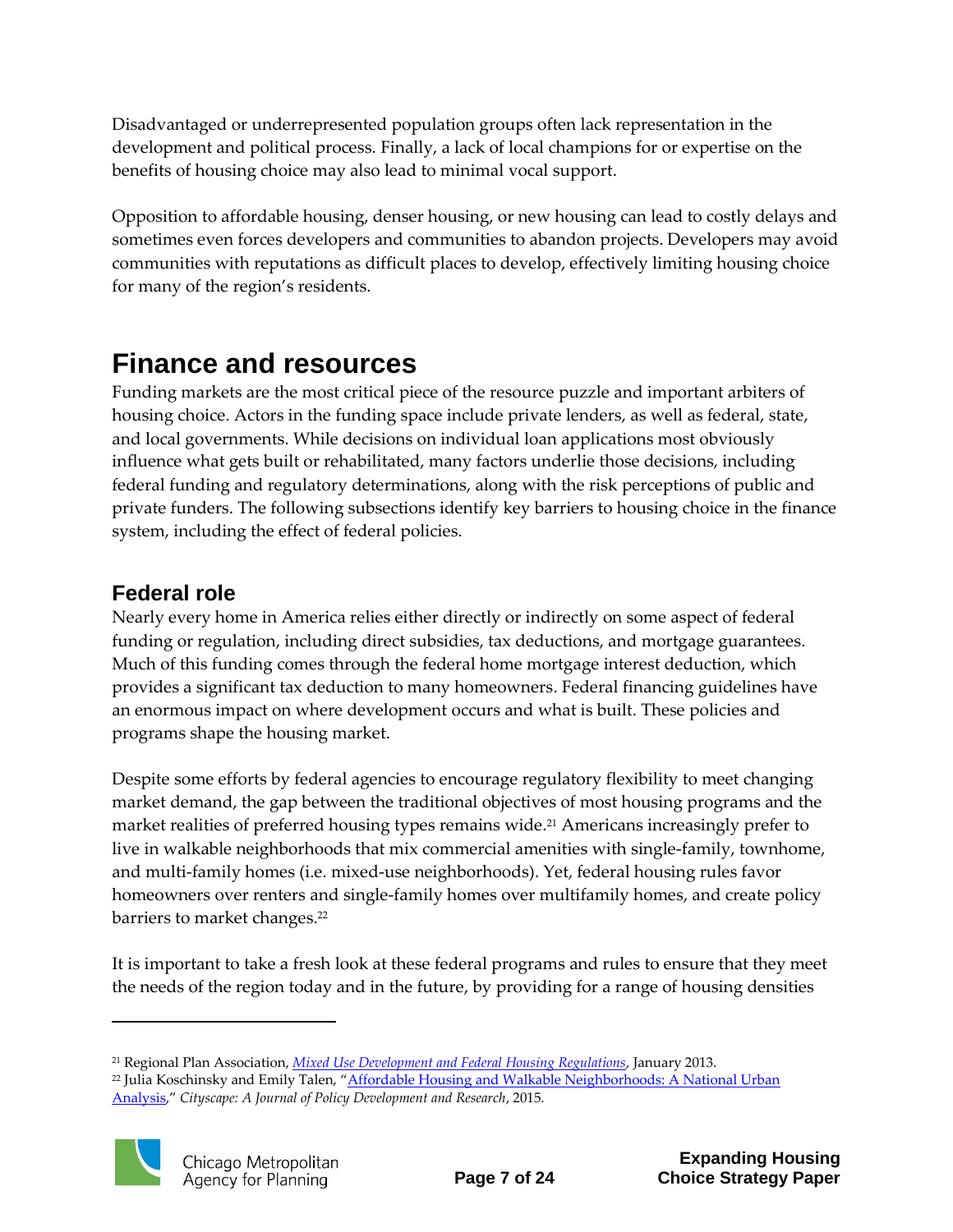and dwelling types, and by directing investment to disinvested areas. While it has a sizable impact, the home mortgage interest deduction is outside the scope of ON TO 2050 and should not be addressed in the plan.

#### *Unmet demand for housing in walkable, mixed-use communities*

Despite the growing demand for walkable communities with stores, services, and other amenities, federal housing rules, in part, prevent the private market from meeting this demand.<sup>23</sup> Walkable communities often mix residential and non-residential uses, typically in low-rise buildings with retail on the ground floor and apartments above. <sup>24</sup> These types of infill and transit-oriented developments are especially important for existing communities in disinvested areas, which see infill as a way to upgrade housing and add convenient amenities.

However, projects like this frequently struggle to qualify for federal financing and loan guarantees. <sup>25</sup> The U.S. Department of Housing and Urban Development (HUD), Federal Housing Administration (FHA), and Fannie Mae and Freddie Mac programs all limit the amount of non-residential space allowed within developments as a condition for receiving federal financing or loan guarantees.<sup>26</sup> To qualify for federal financing, developers need to keep the amount of non-residential space, or the amount of revenue from that space, below a certain percentage -- typically between 10 to 25 percent, depending on the lender.

By capping the amount of non-residential space in federally supported housing projects, federal housing rules make it difficult to finance construction and renovation of low-rise, mixed-use buildings. For example, a mixed-use project seeking financing from Freddie Mac can have a maximum of only 20 percent non-residential use, meaning (generally) that the building must be at least five stories to accommodate ground-floor retail.<sup>27</sup> In the CMAP region, this building height may be out of scale with existing communities or noncompliant with existing zoning regulations. Moreover, the criteria used by many private lenders to assess risk is based on the federal regulations, meaning mixed-use projects not seeking federal financing or loan guarantees can still be affected.<sup>28</sup>

<sup>28</sup> John Norquist, "[Roadblock on Main Street](http://www.theamericanconservative.com/articles/roadblock-on-main-street/)," *The American Conservative*, Nov. 18, 2014.



<sup>23</sup> Regional Plan Association, *[The Unintended Consequences of Housing Finance](http://static1.squarespace.com/static/53dd6676e4b0fedfbc26ea91/t/56c4e43cab48de9641559379/1455744066769/rpa-the-unintended-consequences-of-housing-finance__final.pdf)*, February 2016.

<sup>&</sup>lt;sup>24</sup> Low-rise communities are characterized by low-rise buildings, typically three to four stories, with ground-floor retail and apartments on the upper floors.

<sup>&</sup>lt;sup>25</sup> Christopher B. Leinberger and Mariela Alfonzo, "Walk This Way: The Economic Promise of Walkable Places in [Metropolitan Washington, D.C.](https://www.brookings.edu/wp-content/uploads/2016/06/25-walkable-places-leinberger.pdf)," Brookings Institution, May 2012.

<sup>26</sup> Congress for New Urbanism, *[Live/Work/Walk: Removing Obstacles to Investment,](http://cnu.civicactions.net/liveworkwalk)* 2015.

<sup>27</sup> Regional Plan Association, *[Mixed Use Development and Federal Housing Regulations](https://www.cnu.org/sites/default/files/mixed_use_final_report_1-14-13_0.pdf)*, January 2013.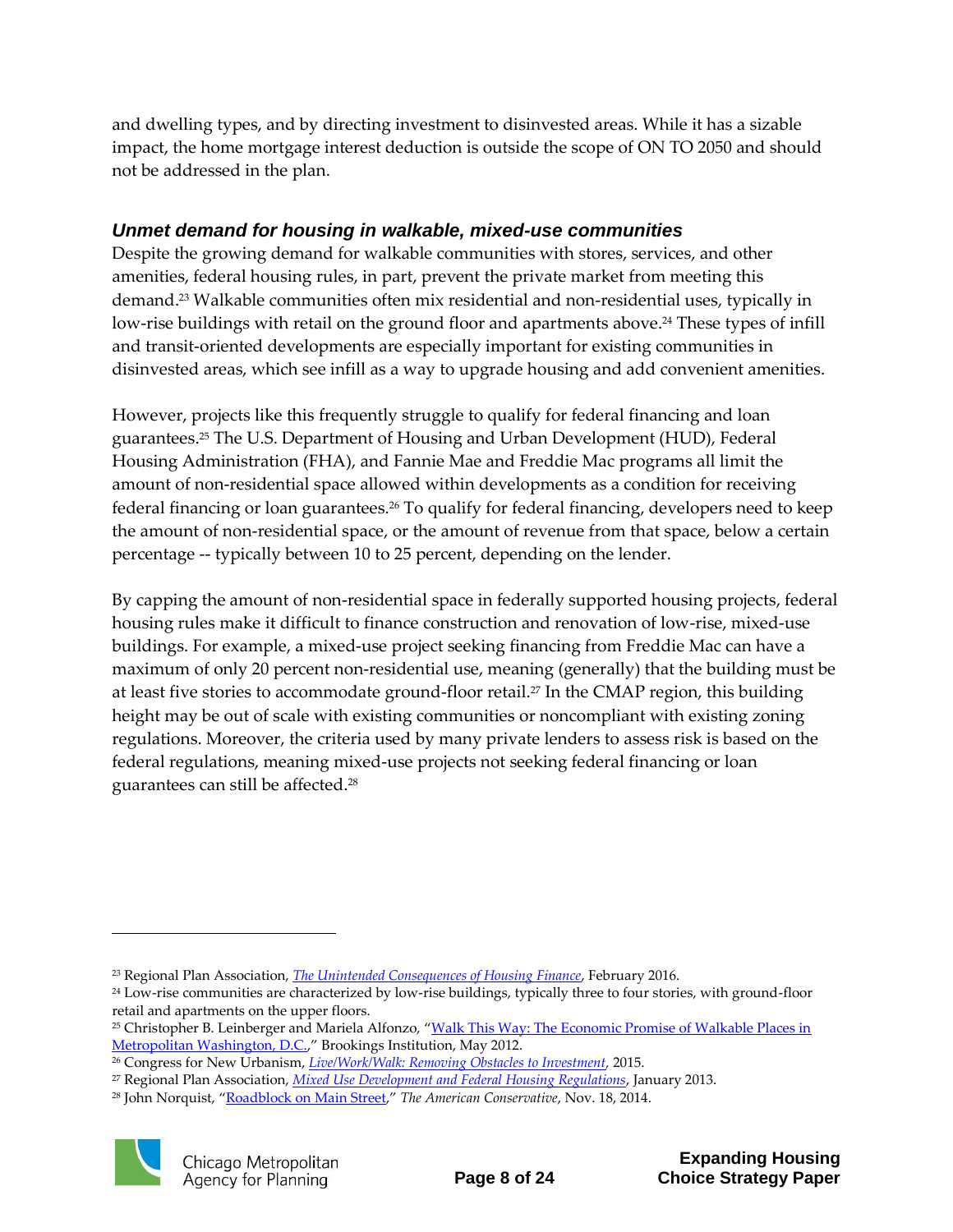#### *Fewer low-cost rental units*

Mirroring national trends, households in the CMAP region are increasingly renters. During the recent recession, investors and lenders converted many formerly owner-occupied single-family homes into rental units.<sup>29</sup> Private developers have added new rental stock through the construction of larger multifamily buildings. In spite of these additions, rental demand continues to increase, with vacancy rates falling from 8.2 percent in 2009 to 6.2 percent in 2015. Rents have increased as well, and while additional units in the pipeline might help relieve this market pressure, most new units are priced for higher-income renters.<sup>30</sup>

From 2000 to 2015, the region gained rental units in single-family homes, townhomes, and multifamily buildings with 50 or more units. <sup>31</sup> Meanwhile, it lost rental units in smaller multifamily building types, partially attributable to the growth of rental units in other types of buildings and the increasing popularity of "de-converting" 2-4 unit rental properties into single-family homes in communities with strong markets. High foreclosure levels also left many 2-4 unit buildings vacant. A 2010 analysis of multifamily foreclosures in the City of Chicago found that in 2009 alone, newly foreclosed multifamily properties contained nearly 20,000 rental units, with an average of three units per building.<sup>32</sup> These small buildings play a key role in providing low-cost, family-sized rental units. In Chicago, where over half of the region's renteroccupied units are located,<sup>33</sup> the lowest rents are in smaller multifamily buildings, while the highest rents are in single-family buildings or townhomes, and multifamily buildings with 50 or more units. As some rental buildings get older, rents in those buildings stagnate or decline, leaving them affordable to income groups that previously could not live in them, a process called filtering. While it improves housing affordability, filtering does not fully address the growing gap between the supply of and demand for lower-cost rental units.

Without a strong response from federal housing agencies, some state and local governments have attempted to improve rental affordability through strategies such as inclusionary zoning, which mandates that a share of new units in housing developments have below-market rate rents. Chicago implemented inclusionary zoning through the Affordable Requirement Ordinance that requires developers who build market-rate properties to either pay a fee to support City efforts to build units for low- and moderate-income households or build units affordable to low- and moderate-income households somewhere else to offset the market-rate

<sup>33</sup> CMAP analysis of U.S. Census data found that 52 percent of renter-occupied housing units in the CMAP region were located in the city of Chicago (2011-15).



<sup>29</sup> Chicago Metropolitan Agency for Planning, *[Single-family housing tenure changes in the CMAP region](http://www.cmap.illinois.gov/about/updates/policy/-/asset_publisher/U9jFxa68cnNA/content/single-family-housing-tenure-changes-in-the-cmap-region)*, February 22, 2013.

<sup>30</sup> Joint Center for Housing Studies of Harvard University, *[The State of the Nation's Housing](http://www.jchs.harvard.edu/sites/jchs.harvard.edu/files/jchs_2016_state_of_the_nations_housing_lowres.pdf)*, 2016.

<sup>&</sup>lt;sup>31</sup> CMAP analysis of U.S. Census data found that between 2000 and 2015, the number of renter-occupied housing units increased in single-family homes (80 percent), townhomes (61 percent), and multifamily buildings, 50-plus units (9 percent). The number of renter-occupied housing units decreased in multifamily buildings, 2-9 units (-2 percent) and multifamily buildings, 10-49 units (-15 percent).

<sup>32</sup> Lawyers' Committee for Better Housing, *[2009 Foreclosure Report](http://lcbh.org/reports/foreclosure/2009)*, April 2010.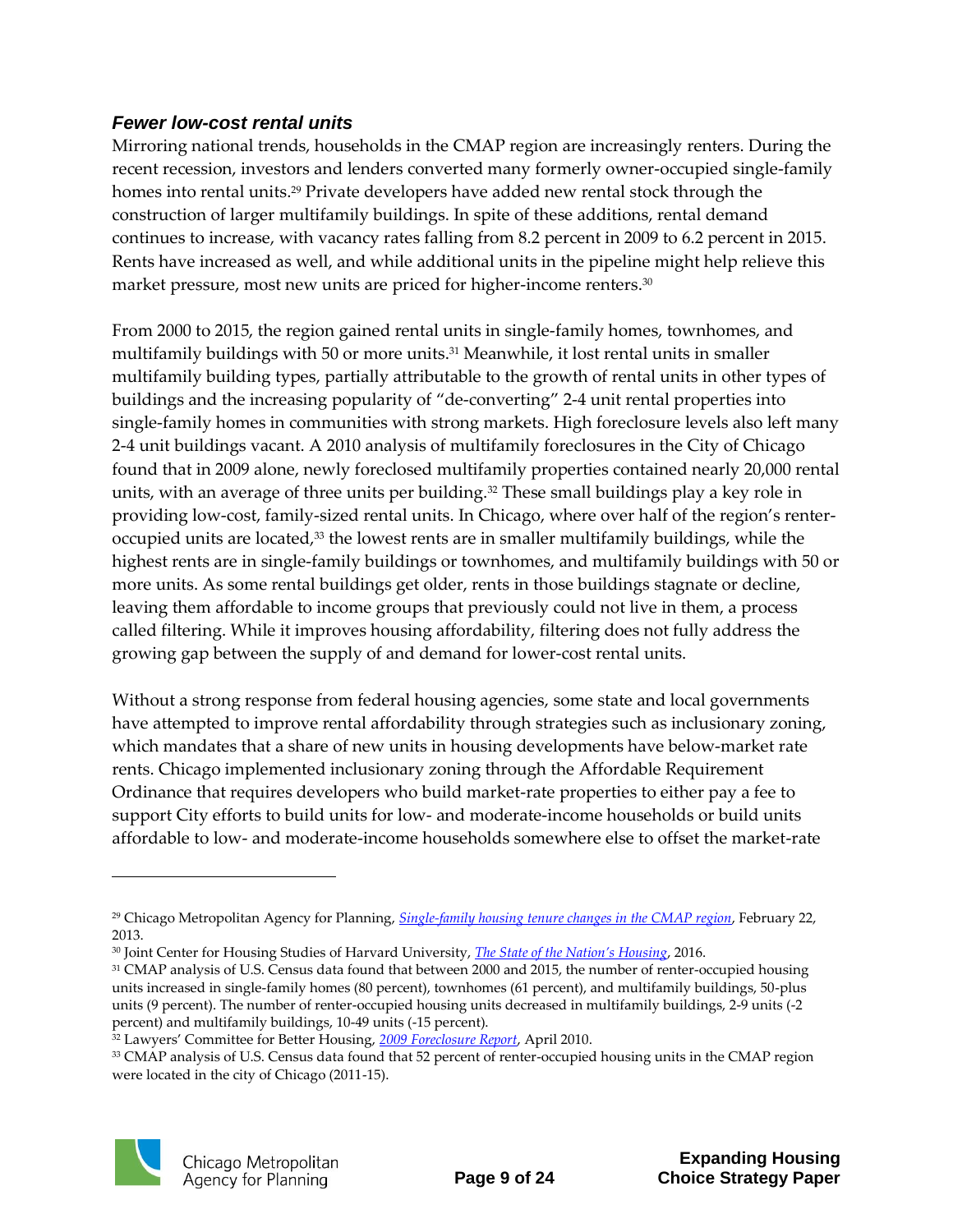units they built. Chicago recently modified its Affordable Requirements Ordinance to provide incentives for developers to build affordable units in the same neighborhood as their properties, without threatening the value of their developments.<sup>34</sup> Strong federal support is still essential to meet the need for affordable units, as inclusionary housing programs have produced just 129,000-150,000 affordable units nationwide from the 1970s through 2010.<sup>35</sup> *Homes for a Changing Region* projects regularly identify gaps between future demand and potential supply given current zoning. Such communities often wrestle with the need to make local zoning changes to encourage the development of more townhomes or multifamily units. Even when a community decides to make such a change, federal regulations sometimes undercut such efforts.

#### *Uneven access to credit*

FHA heavily favors single-family housing over multifamily housing. Between 2007 and 2011, FHA provided approximately \$1.1 trillion in loan guarantees for single-family housing and made only one-tenth of that investment (\$112 billion) for multifamily housing.<sup>36</sup> Providing significantly more low-cost loans for single-family homes skews the market for that type of housing. That said, FHA multifamily housing commitments grew substantially since the housing crisis, more than quadrupling between 2009 and 2011. In discussions with market specialists, few consider the FHA multifamily loan guarantee an issue because the cap has not been reached.

Private market lending decisions also effect the flow of credit to some parts of the market. For example, preserving units in small rental buildings requires smaller-sized loans than in larger rental buildings. These small loans have become increasingly difficult to access, and lenders providing credit to these buildings have either left the market or shifted to larger loans.<sup>37,38</sup> Lower-income communities, where properties often have lower values and charge lower rents, need more small loan options.

Given the key role that small multifamily buildings play in the region's lower-income communities, the decline of lending to these types of properties has been challenging. Local responses include the Small Balance Loan origination, which provides additional liquidity to smaller apartment properties, and HUD's Small Building Risk Sharing Initiative, which

<sup>38</sup> Institute for Housing Studies at DePaul University, *[Understanding neighborhood multifamily lending trends in the wake](https://www.housingstudies.org/research-publications/state-of-housing/understanding-neighborhood-multifamily-lending-tre/)  [of the housing crisis](https://www.housingstudies.org/research-publications/state-of-housing/understanding-neighborhood-multifamily-lending-tre/)*, November 2014.



<sup>&</sup>lt;sup>34</sup> City of Chicago, **Affordable Requirements Ordinance**.

<sup>&</sup>lt;sup>35</sup> This estimate includes units produced "in whole or part with [in-lieu] fees," paid by developers in place of building the below-market rate units in their developments. Alan Mallach and Nico Calavita, "United States: From Radical Innovation to Mainstream Housing Policy," *Inclusionary Housing in International Perspective: Affordable Housing, Social Inclusion, and Land Value Recapture*: *15–77*, 2010.

<sup>36</sup> Smart Growth America, *[Federal Involvement in Real Estate](http://www.smartgrowthamerica.org/documents/federal-involvement-in-real-estate.pdf)*, January 2013.

<sup>37</sup> Fannie Mae, *Fannie Mae's role [in the small multifamily loan market](https://www.fanniemae.com/content/fact_sheet/wpmfloanmkt.pdf)*, 2011.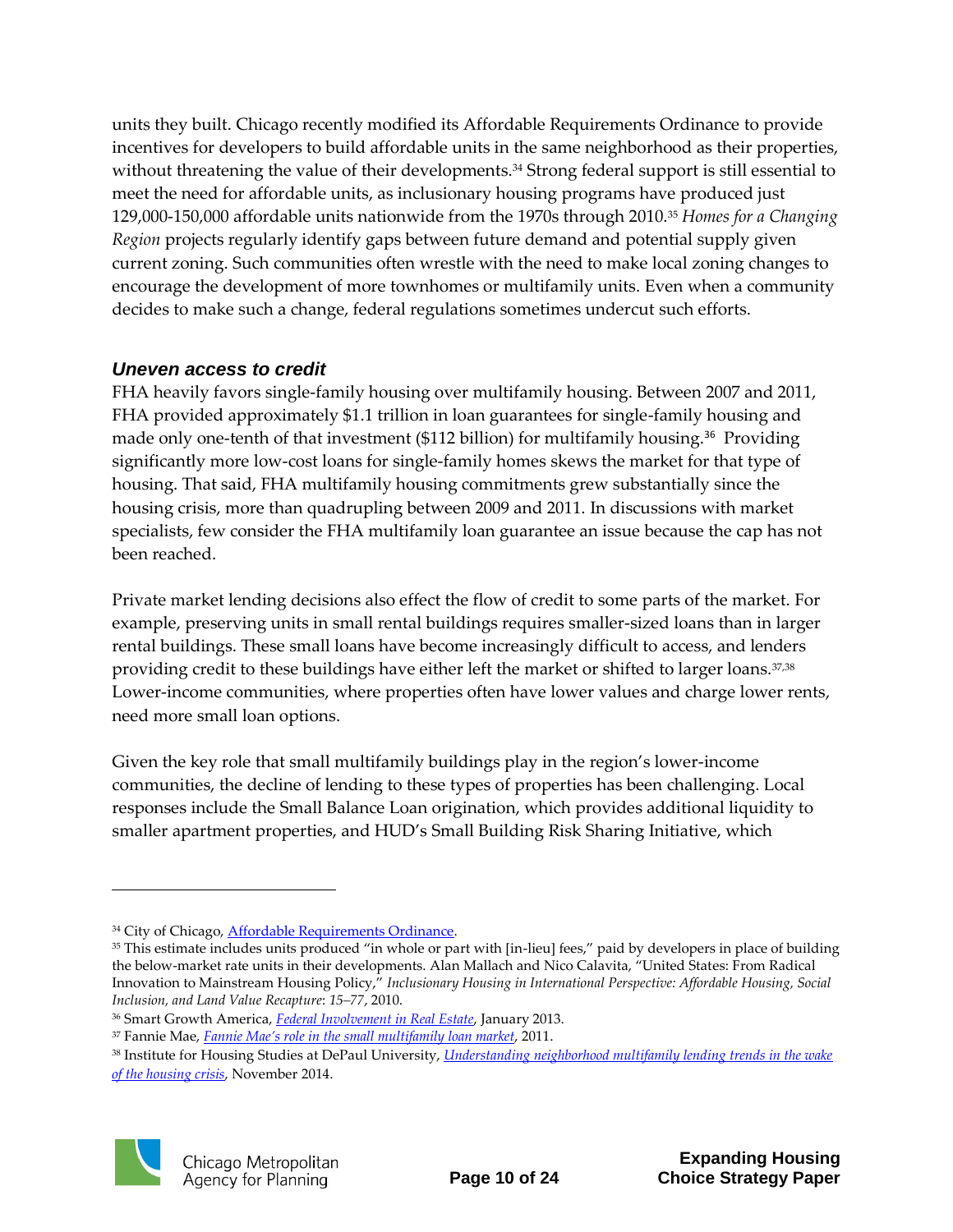facilitates the financing of small multifamily properties.<sup>39</sup> <sup>40</sup> Community Investment Corporation (CIC), the region's leading lender for the acquisition, rehabilitation, and preservation of affordable rental housing, offers a variety of loan products that help preserve affordable rental housing that otherwise might be lost.

#### *Perception of increased financial risk*

Despite recent research on loan performance indicating that loans in walkable, mixed-use communities are less risky than those in residential-only communities, the perceived risk associated with mixed-use development is a major barrier to meeting housing demand and providing housing choice.<sup>41</sup> Mixed-use projects are inherently more complicated and costly than single-use projects, and that has contributed to the widespread belief that they pose a higher risk to investment. As a result, lenders tend to prefer standard real estate products that support single-use over mixed-use development. This signals a need to increase understanding of the risks involved with various types of projects by developers, finance professionals, and policymakers.

#### **Other resources**

While smaller in comparison with the private lending market, federal, state, and local subsidy programs (CDBG, Illinois Housing Trust Fund, Low Income Housing Tax Credits etc.) also play a critical role in housing financing. Unfortunately, a number of factors have challenged the success of these programs: overly burdensome regulations; inefficient or ineffective local decision-making about their use; and funding cuts.

Non-financial resources also effect housing choice. Some communities lack the staff capacity to identify local housing needs and enact policies to meet those needs. A limited number of developers in the region have the expertise to develop complicated projects in difficult markets. With no shortage of communities hoping for innovative investment, such developers can be highly selective about their projects.

## **Interjurisdictional collaboration**

Providing housing choice for all residents in the region requires coordination and collaboration across jurisdictions and sectors. Greater teamwork is needed both horizontally (i.e. between organizations of the same type, such as municipalities) and vertically (i.e. between organizations of different types and sizes, such as federal-state-local partnerships).

<sup>41</sup> Joseph Gyourko and Witold Rybczynski. *[Financing New Urbanism Projects: Obstacles and Solutions](http://realestate.wharton.upenn.edu/wp-content/uploads/2017/03/330.pdf)*, March 2000.



<sup>39</sup> FreddieMac, [Small Balance Loans.](https://www.google.com/search?safe=off&biw=1600&bih=789&noj=1&q=Small+balance+loan+origination&spell=1&sa=X&ved=0ahUKEwiclZuC7-jRAhWEZCYKHc0lBsAQvwUIGSgA) 

<sup>&</sup>lt;sup>40</sup> U.S. Department of Housing and Urban Development, **Small Building Risk Sharing Initiative**.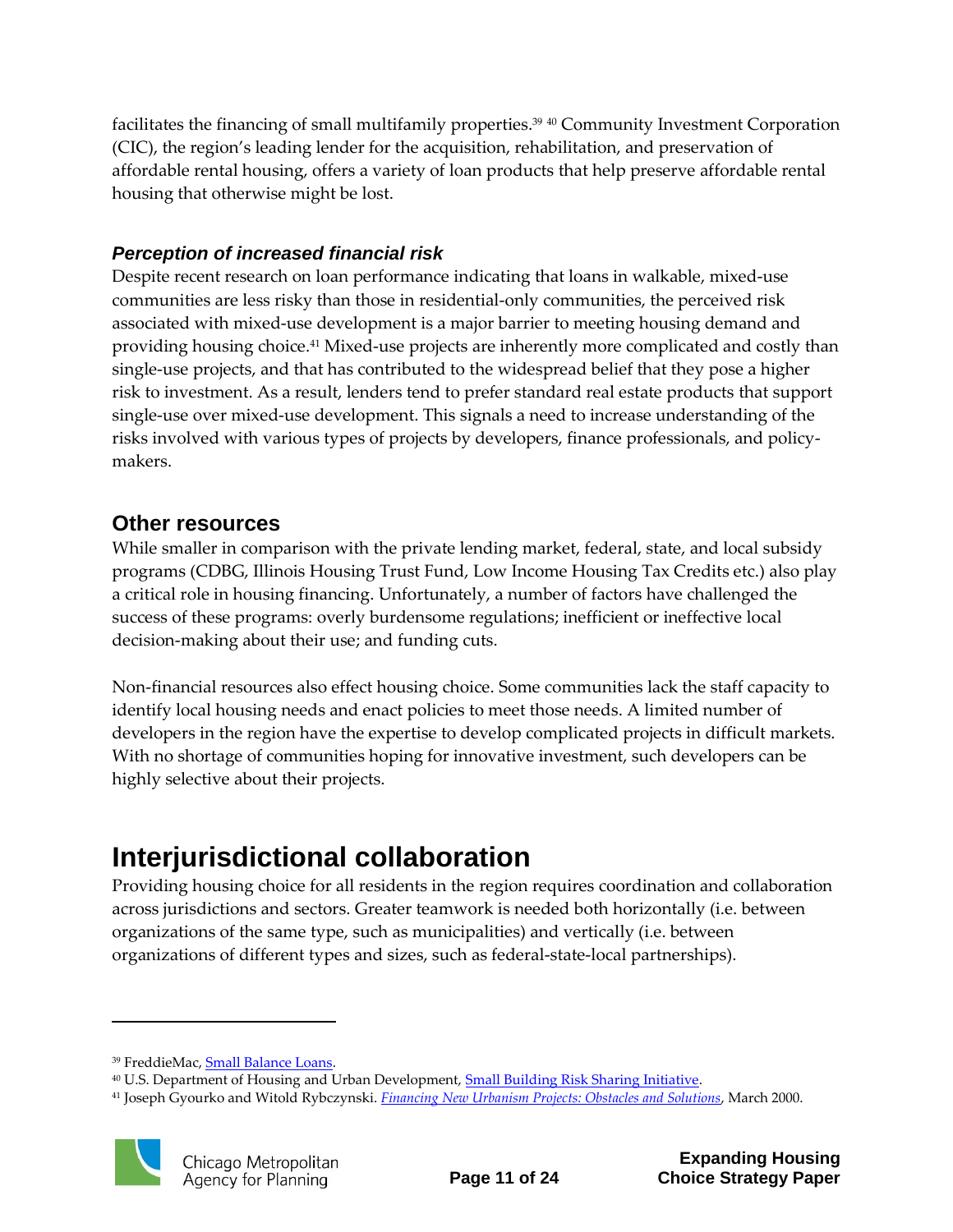Because so many different actors play critical roles in ensuring housing choice, coordinated actions are needed at various scales to address regulatory, political, and financial barriers.

Improved coordination can take on many forms: identifying shared goals; coordinating financial, informational, and staff resources; and working across traditional geographic, political, and administrative boundaries on projects. Coordination does not necessarily entail changes to existing governance or administrative structures, nor does it require formal agreements. With scarcer public funding, efficiencies achieved from coordination are even more necessary. The lack of interjurisdictional coordination can present logistical, regulatory, and financial challenges in the preservation or creation of new housing units.

Multiple entities are involved in the housing development and preservation processes, including developers, local agencies (i.e. planning department, building department), special districts that enforce codes and regulations (i.e. fire districts), and funders (i.e. banks, Illinois Housing Development Authority). Each stakeholder may have varying requirements and timelines. Having many different stakeholder groups involved in a project can increase the risk and unpredictability of the development process. The CMAP Housing Committee and others cited how a lack of coordination between fire districts and municipal governments on code content and interpretation can be costly for developers.

Another facet of interjurisdictional collaboration is cross-sector planning, as concepts such as the jobs and housing mismatch or transit-accessible housing are being considered more often than in previous decades. Innovative, complex housing projects (i.e. mixed-use or supportive housing) often require the coordination of agencies and complex funding mechanisms. Housing, transportation, land use, economic development, and community development agencies may have differing priorities, as well as varying constraints. Differences can manifest in funding programs, policies, and strategies.

When adjacent municipalities and other stakeholder groups share challenges and priorities, they may still undertake separate efforts to address these issues or goals. Interjurisdictional coordination requires many factors to succeed: an organized forum or strong impetus to convene; commitment and upfront resources, including staff capacity; and clear benefits. Interjurisdictional coordination challenges arise when one or more stakeholder group lacks capacity, and when the benefits of coordination outweigh the amount of effort to coordinate. Results of coordination may also be unclear, intangible, and inconsistent, reducing motivation for stakeholder groups -- both with stronger and weaker capacity -- to make the effort to coordinate with other groups.

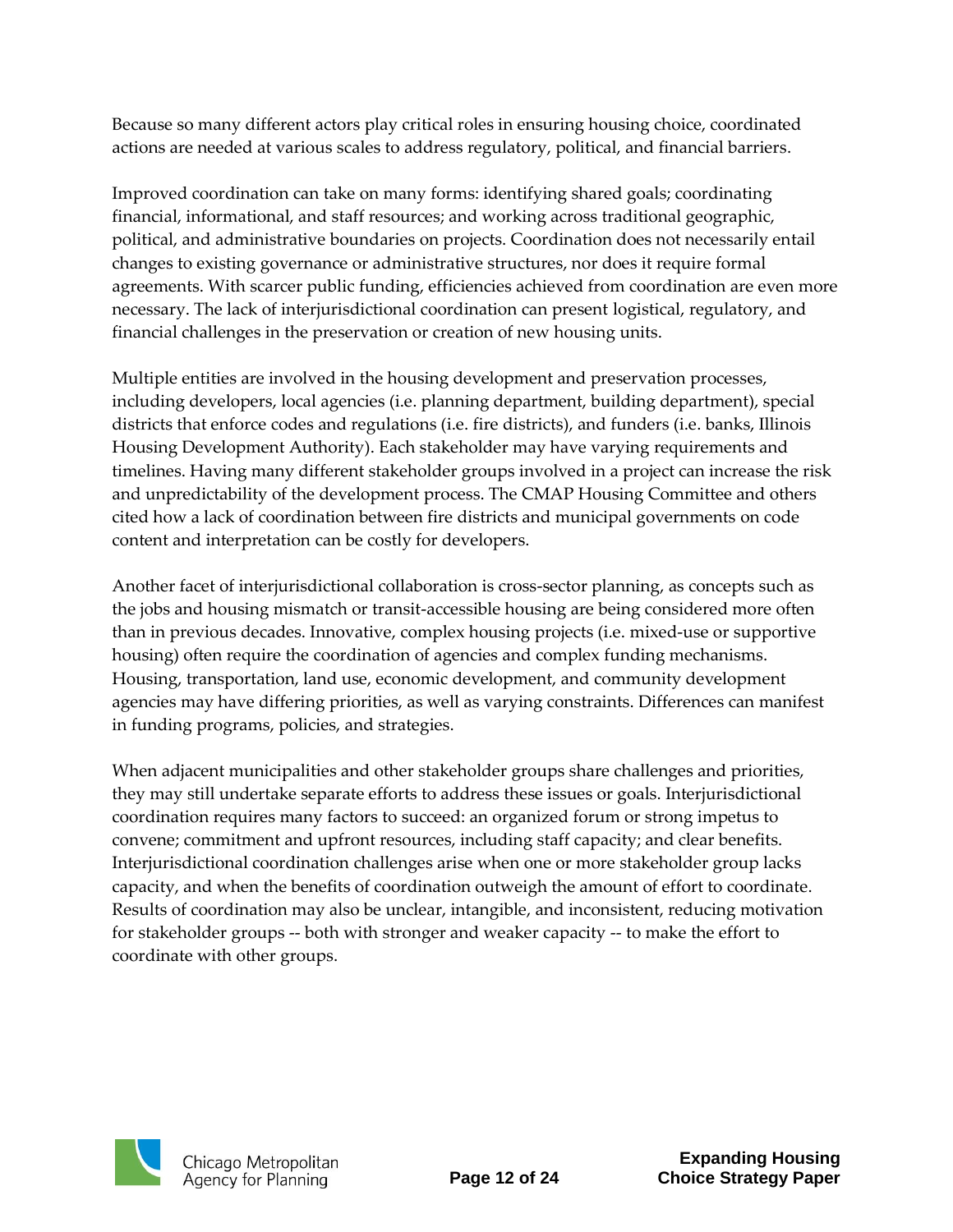# <span id="page-14-0"></span>**Recommended strategies**

The definition of housing choice touches on many factors that influence the ability of a household to afford a home that meets that household's preferences: income, characteristics of members, form, tenure, etc. The barriers to achieving that goal are similarly broad, requiring actions from private sector developers, financiers, multiple levels of government, individuals, and many others. The following section outlines strategies that CMAP and its partners can undertake to address these barriers to housing choice. Actions focus heavily on using research, education, collaboration, planning, outreach, and funding decisions to help an array of actors understand how alternatives to the status quo can make housing choice a reality. The strategies are organized into three areas: activities CMAP should continue or refocus through the LTA program, other activities that CMAP should continue or expand, and activities that organizations other than CMAP should lead.

Complementary strategy papers and ON TO 2050 projects address topics related to housing choice, including infill development, inclusive growth, tax policy, stormwater, development at the edge of the region, and placed based approaches. The Reinvestment and Infill strategy paper offers a policy framework to promote reinvestment -- including residential development - - in the region.<sup>42</sup> The Tax Policies and Land Use Trends strategy paper analyzes the ability of different development types to generate the revenue necessary to support associated development.<sup>43</sup> The Lands in Transition strategy paper considers ways to better protect existing agricultural and natural areas and coordinate new development. <sup>44</sup> Additionally, through both ongoing and future work, CMAP will tackle regional economic growth from multiple perspectives through the agency's existing regional economic work and recommendations, as well as establishing a link between economic stratification and regional economic conditions in the Inclusive Growth strategy paper.<sup>45</sup> <sup>46</sup> The Inclusive Growth strategy paper will also offer policies and strategies across each of CMAP's topic areas, including housing choice and disinvestment.

## **Local Technical Assistance (LTA) program**

CMAP primarily assists localities through the LTA program. Municipalities, counties, and community groups have benefited, including through the housing-specific *Homes for a Changing Region* effort, developed in partnership with the Metropolitan Mayors Caucus (MMC) and the Metropolitan Planning Council (MPC). Through *Homes for a Changing Region*, municipalities plan for future housing demand and create long-term housing plans.

<sup>&</sup>lt;sup>46</sup> Chicago Metropolitan Agency for Planning, *Inclusive Growth*.



<sup>42</sup> Chicago Metropolitan Agency for Planning, [Reinvestment and Infill](http://www.cmap.illinois.gov/onto2050/strategy-papers/reinvestment-infill)*.* 

<sup>43</sup> Chicago Metropolitan Agency for Planning, [Tax Policies and Land Use Trends](http://www.cmap.illinois.gov/onto2050/strategy-papers/tax-policy-land-use)*.* 

<sup>&</sup>lt;sup>44</sup> Chicago Metropolitan Agency for Planning, **Lands in Transition**.

<sup>45</sup> Chicago Metropolitan Agency for Planning, *[Regional Economy and Clusters: Building our Strengths](http://www.cmap.illinois.gov/onto2050/snapshot-reports/economic-clusters)*.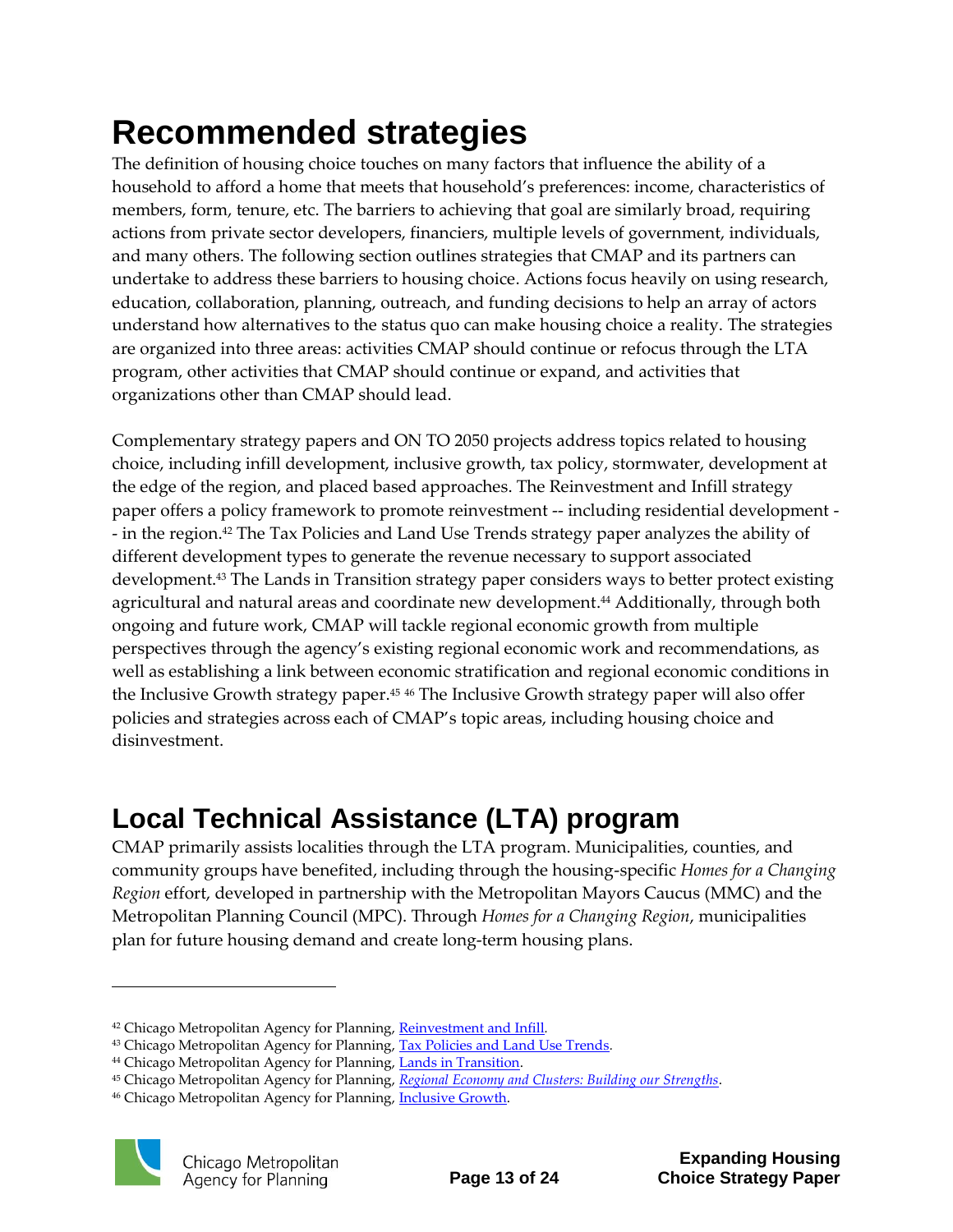CMAP should continue to use the LTA program generally, and *Homes* specifically, to help communities address housing choice through visioning and broad-based stakeholder engagement, zoning updates, infrastructure planning, collaborative processes, and other technical assistance.

Data collection and analysis accomplished by CMAP's housing work, including *Homes*, should deepen understanding of regional demand and subregional housing supply to help municipalities identify opportunities for collaboration with neighboring communities. The differing levels of analysis (regional and subregional) will involve internal collaboration by CMAP staff to assess supply and demand. CMAP should continue these and other efforts to help entities in the housing sphere share successful solutions and explore shared solutions for similar housing issues. As will be discussed in the Geography of Analysis section of this paper, CMAP is working with MMC and MPC on a project to both identify similar housing submarkets across the region and to develop a strategy document partners can use to address the housing issues unique to each submarket. In this respect, additional work will identify the issues most common to each submarket, or cluster, and typical strategies to address these issues. Once completed, the strategy document in conjunction with the clusters will serve as the lens for future LTA analysis of housing issues in local communities.

Expanded LTA trainings can help address barriers to housing choice by informing planners, plan commissioners, and local public officials of the processes, policies, and challenges related to housing preservation and development. Through trainings and education about regulatory processes related to housing, local decision-makers will be better equipped to develop or support efforts to remove regulatory barriers to housing development and preservation.

Similarly, regulations are integral to protect residents, the environment, and community character. Yet, overly restrictive or outdated regulations and inefficient processes impede housing choice by limiting the development of additional housing types or increasing the cost of new development beyond what the market may bear. CMAP should continue recommending updates to local zoning codes to permit more density and a wider range of dwelling types consistent with a community's vision. Such efforts include making strategic edits to bulk regulations to allow more compact development styles, allowing mixed-use development, and updating off-street parking requirements that prevent developers from building various housing types. LTA should also continue its focus on streamlining development review processes to reduce developer time and costs, and thus improve the market feasibility of residential projects.



Chicago Metropolitan<br>Agency for Planning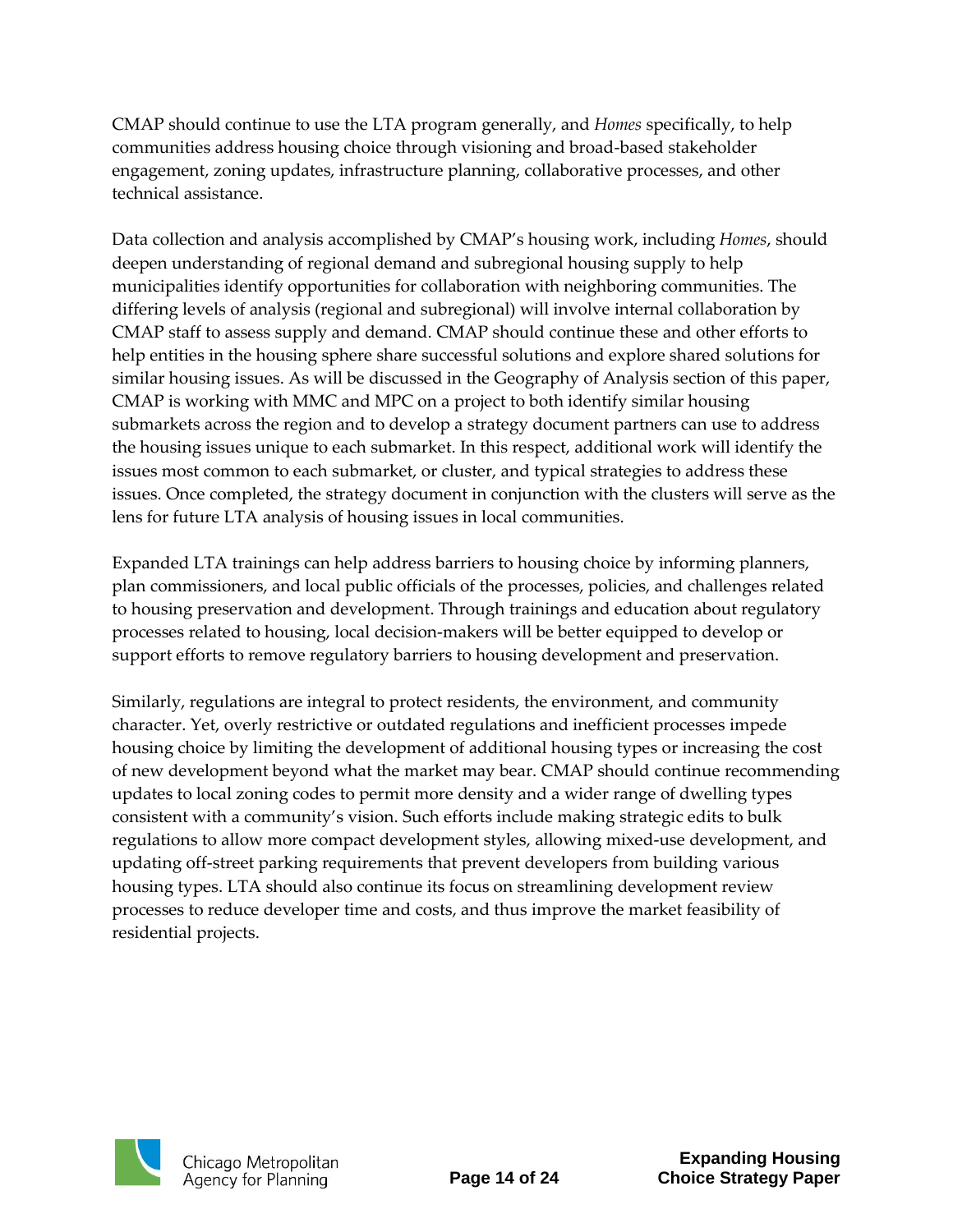### **Other CMAP activities to continue and expand**

CMAP disseminates critical data and analysis on housing issues to help municipalities and other stakeholders contextualize site-specific projects within the scale of the community, subregion, or region. CMAP should continue to create, update, and disseminate products such as community data profiles, policy updates, and reports. <sup>47</sup> For example, the Demographics Snapshot provides a scan of various traits of residents and households in the region, including income, race/ethnicity, education, and immigration.<sup>48</sup> The agency is also exploring income, race, ethnicity, and age as part of its socio-economic forecast, which will provide better context for changing regional housing demand. This information can be used to inform local housing supply analyses, including forming the basis for a revised approach to planning for local housing needs through *Homes for a Changing Region* and other LTA projects. CMAP's Aging in Place white paper explores aging trends in the region and shares best practices for municipalities to support residents who wish to stay in the communities where they now live as they grow older. 49

As discussed in the barriers section, silos continue to present financial and regulatory hurdles to housing choice. CMAP should continue to highlight connections between housing choices and other livability goals and related policies, including market demand, transportation, jobs; and parking requirements. This research will complement work led by partners such as MPC, DePaul Institute for Housing Studies, and Woodstock Institute.

CMAP should continue to look for opportunities to improve the efficiency, effectiveness, and coordination of entitlements, public housing authorities, state entities, and other housing funders. Sometimes, as with assistance to Cook County in 2014, this will occur through LTA projects. <sup>50</sup> Other times CMAP assistance will take place beyond the LTA program. For example, the Regional Housing Initiative (RHI) is a collaboration between CMAP and public housing authorities throughout the region to pool rental assistance vouchers to provide funding for rehabilitation and construction of subsidized multifamily affordable housing in amenity-rich locations.<sup>51</sup> The coordination allows the RHI partners to achieve targeted gains by supporting housing in desirable locations. Similarly, CMAP comments periodically on federal and state plans and rules, such as the IHDA qualified allocation plan and HUD rule making regarding fair housing.

That said, CMAP analysis, research, and outreach also offer additional avenues for new research into barriers identified in this strategy paper. The following subsections highlight topics for additional research.

<sup>&</sup>lt;sup>51</sup> Chicago Metropolitan Agency for Planning, [Regional Housing Initiative.](http://www.cmap.illinois.gov/livability/housing/rhi)



<sup>&</sup>lt;sup>47</sup> Chicago Metropolitan Agency for Planning, [Community Data snapshots,](http://www.cmap.illinois.gov/data/metropulse/community-snapshots) June 2016.

<sup>48</sup> Chicago Metropolitan Agency for Planning, *[Demographics Snapshot](http://www.cmap.illinois.gov/onto2050/snapshot-reports/demographics)*, February 2017.

<sup>49</sup> Chicago Metropolitan Agency for Planning, *[Aging in Place white paper](http://www.cmap.illinois.gov/programs-and-resources/local-ordinances-toolkits/aging-in-place)*, June 2016.

<sup>50</sup> Chicago Metropolitan Agency for Planning and Cook County, *[Planning for Progress](http://www.cmap.illinois.gov/programs-and-resources/lta/cook-county)*, January 2015.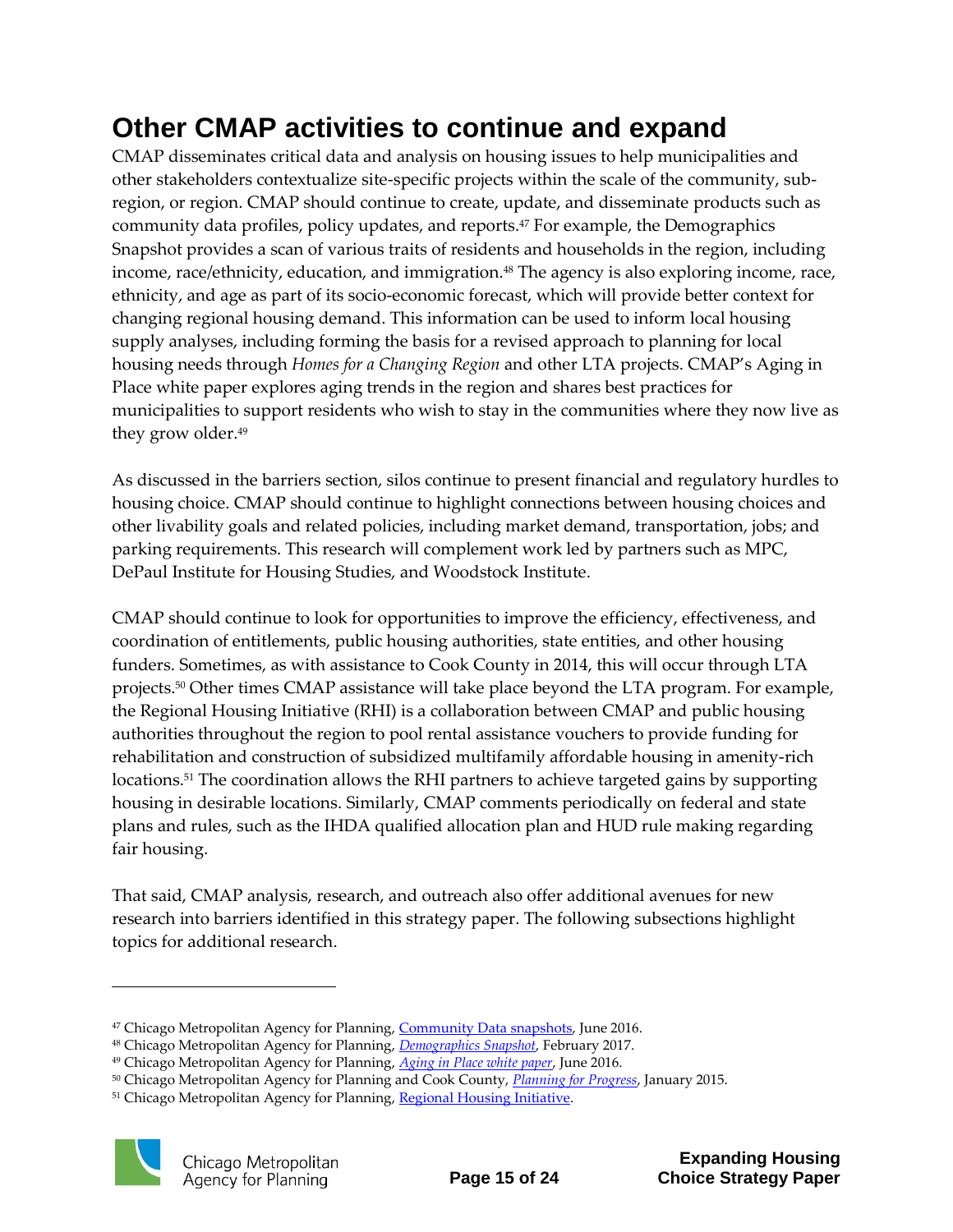### **Align goals across investments**

GO TO 2040 calls for strategic investments to improve the efficiency and effectiveness of the region's transportation system and to achieve related quality of life goals, including expanding housing options. The Travel Trends Snapshot identifies that low-income earners and people of color have longer-than-average commutes, reemphasizing the interplay between housing, job, and transportation access. 52

CMAP can affect the transportation (inclusive of public transit) portion of this relationship in some ways. The agency conducts policy research, programming, and planning activities related to transportation, including the administration of the Congestion Mitigation and Air Quality Improvement (CMAQ) program, Surface Transportation Program (STP) (in conjunction with the City of Chicago and Councils of Mayors), Transportation Alternatives Program (TAP), and prioritization of major capital projects.<sup>53 54 55</sup> CMAP should research best practices on funding and project selection criteria so that transportation investment decisions take into consideration housing choice. Those practices could be used both in CMAP's programming and in project selection by other transportation agencies. Other housing funders, such as IHDA, counties, municipalities, non-profits, and philanthropic organizations, should be involved in creating such criteria, as they too could use them to direct funding programs. Research should consider the value of methods that reward jurisdictions that have accomplished numerical benchmarks (i.e. share of housing stock affordable to low- and moderate-income households), adopted preferred housing policies, or conducted housing planning. A potential model may be the Metropolitan Council in the Twin Cities, which uses a Housing Performance Score in its regional project solicitation (a blend of CMAQ, STP, and TAP funds).<sup>56</sup>

Moreover, some projects, including major capital projects, benefit from comprehensive land use planning in advance of the investment, as was done with Illinois Route 53/120.<sup>57</sup> Continuing to do such analysis offers an opportunity to understand current and likely future housing needs in areas targeted for substantial investment.

### **Examine use of tools, regulations, and funding mechanisms**

Whether financial, land use, or regulatory, all levels of government use tools to support some types of development over others. Local governments regularly use tools such as zoning codes, building codes, and impact fees to preserve or create different types of housing. Counties and municipalities make decisions about how best to use federal and state housing funds.

<sup>57</sup> [Illinois Route 53/120 Corridor Land Use Strategy,](http://lakecorridorplan.org/) November 2015.



<sup>52</sup> Chicago Metropolitan Agency for Planning, *[Travel Trends Snapshot](http://www.cmap.illinois.gov/documents/10180/475314/FY17-0012%20Travel%20Trends%20Snapshot/340ac516-6fc7-4f0e-964e-40d84161c034)*, September 2016.

<sup>53</sup> Chicago Metropolitan Agency for Planning, [Congestion Mitigation and Air Quality Improvement program.](http://www.cmap.illinois.gov/mobility/strategic-investment/cmaq)

<sup>&</sup>lt;sup>54</sup> Chicago Metropolitan Agency for Planning, **Surface Transportation Program**.

<sup>&</sup>lt;sup>55</sup> Chicago Metropolitan Agency for Planning, Transportation Alternatives Program.

<sup>&</sup>lt;sup>56</sup> Metropolitan Council, [Housing Performance Scores.](https://metrocouncil.org/Housing/Planning/Housing-Performance-Scores.aspx)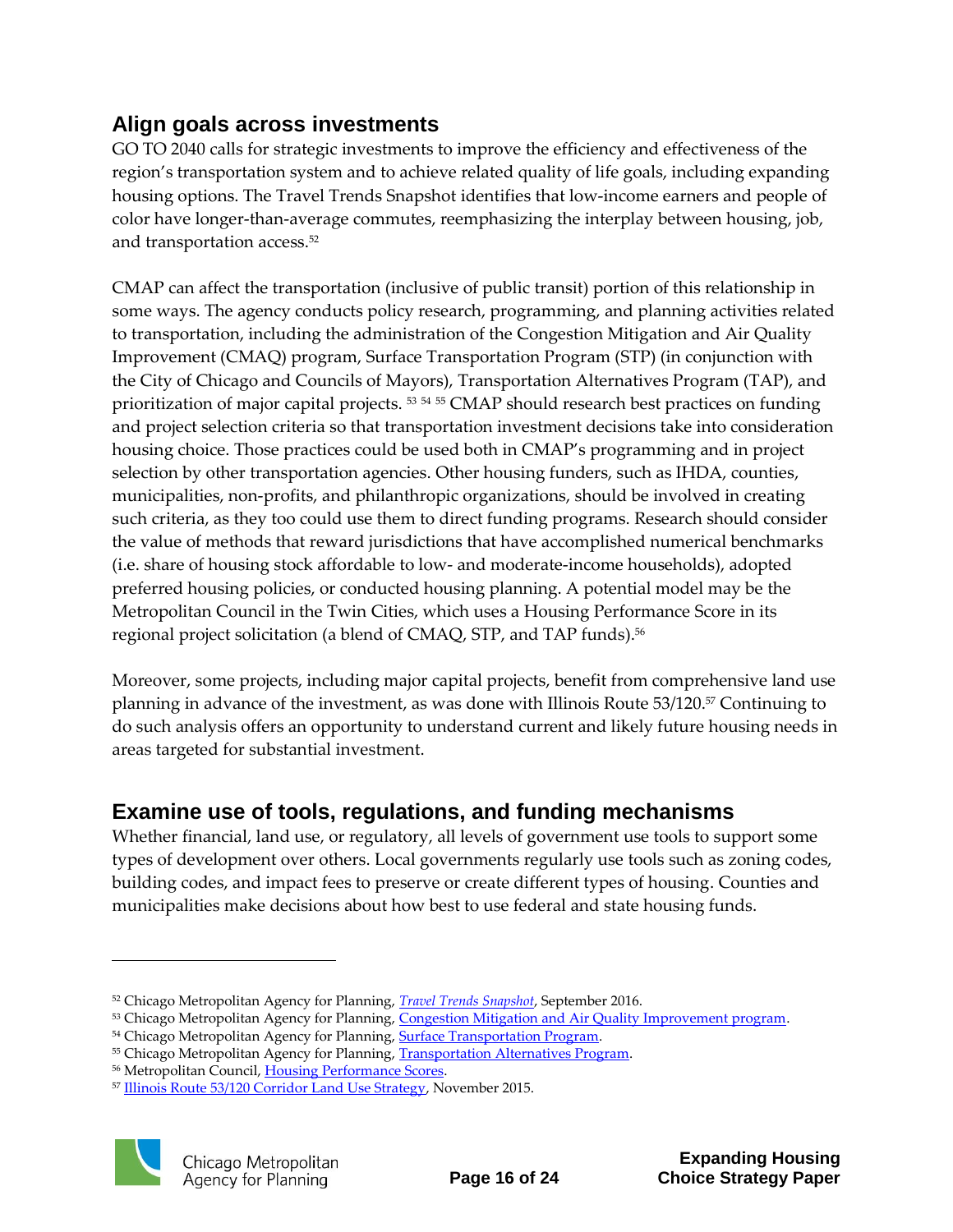As discussed previously, federal regulations also influence the types of units constructed and purchased in the region through the private finance system.

CMAP work should build off models from the Regional Plan Association to research how federal regulation affects market functions, and then expand from there to consider the specific ways it affects the region broadly and, if possible, sub-geographies such as the housing submarkets discussed in the Geography of Analysis section of this paper. CMAP could publish results of this research through policy updates and reports.

No comprehensive database exists on the use of federal and state housing assistance programs in the region at the parcel level. Stakeholders, both in the strategy paper process and other previous agency housing work, frequently discuss the need for such a database, all with slightly different focuses. Many obstacles prevent its creation, most importantly consistency of need, data quality, and funding. CMAP should continue to monitor the need for such a database. If CMAP did choose to create such a database, a partnership with DePaul University Institute for Housing Studies would be critical.

#### **Increase municipal capacity**

Whether communities lack staff, technical knowledge or expertise, time, or finances, insufficient municipal capacity makes it increasingly difficult to overcome barriers to housing choice. Empowering communities with additional resources and expertise can help preserve and create housing. CMAP, in partnership with MPC, is working on a municipal capacity strategy paper that will identify approaches to increasing capacity within or providing different resources to communities.

### **Activities that organizations other than CMAP should lead**

Many other partners already work independently of CMAP's involvement to address the barriers highlighted in this paper. For example, both the Cook County Land Bank and South Suburban Land Bank and Development Authority serve as model programs for much of the region. Partners including MPC, MMC, South Suburban Mayors and Managers Association (SSMMA), and others develop and lead programs, as well as host platforms for municipalities and agencies coordinate on shared challenges and solutions. While this work should continue, the following section identifies specific areas of work in need of leadership by entities other than CMAP.

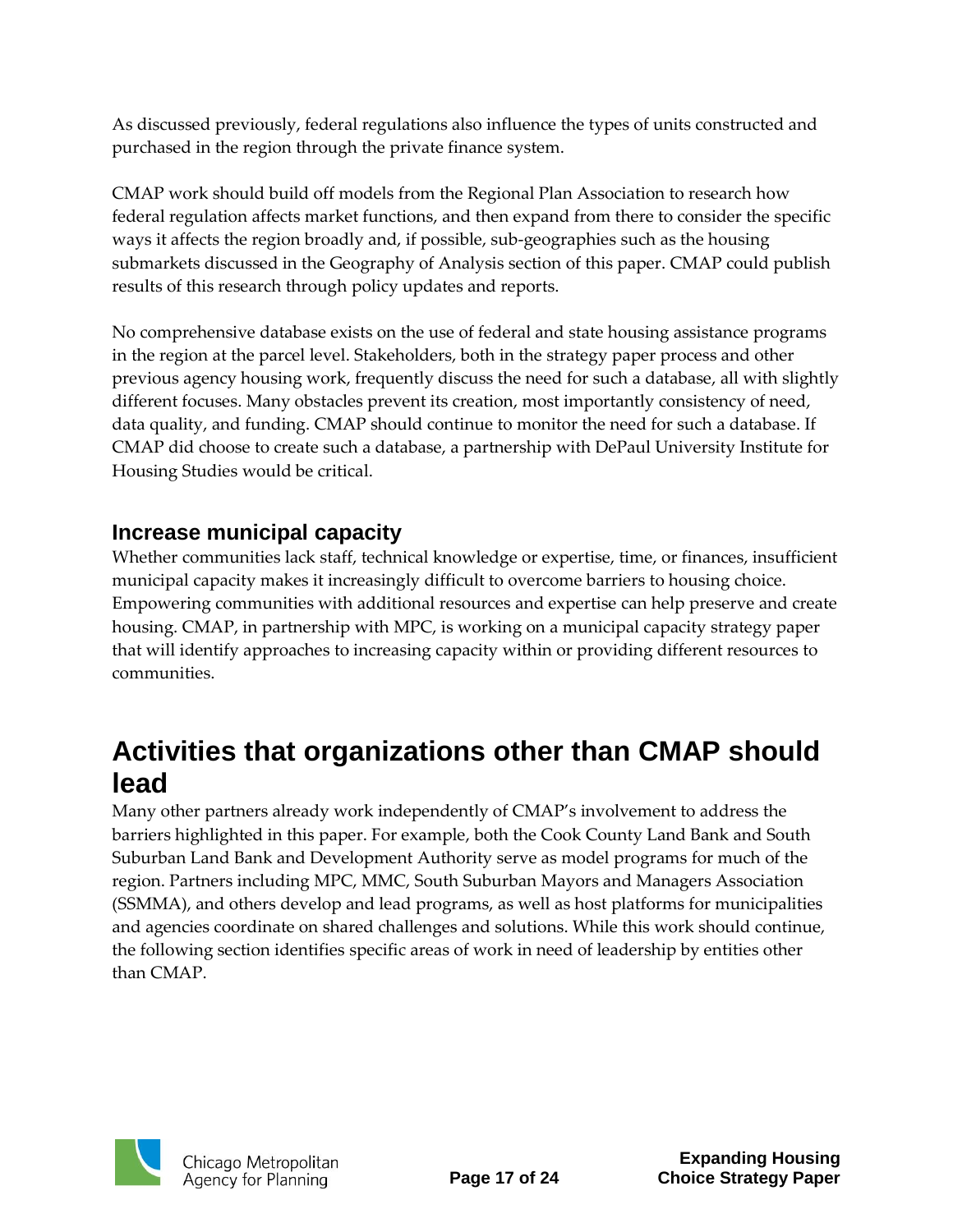### **Community acceptance**

Community and political barriers continue to undermine the chances of achieving housing choice. Previous efforts have tried to tackle this issue. In 2002, the MMC adopted the Housing Endorsement Criteria, principles to help effectively attract, identify, and promote proposals for quality housing development.<sup>58</sup> The general principles include:

- Location in the community, particularly the development's access to job centers and transit options;
- Design of the site and how it fits within the community;
- Attainability and mix of incomes;
- Experience of the management team and, if applicable, the support services team; and
- Feasibility, including soundness of the financial plans, relocation strategy, zoning, and others.

In 2001, more than 40 housing organizations in the region collaborated on the Housing Illinois initiative. <sup>59</sup> With the tag line "We need the people who need affordable housing," the project was designed to bolster support for and minimize opposition to affordable housing in northeastern Illinois. Activities included an advertising campaign, policy research, and trainings. The momentum behind each of these previous efforts has waned, particularly after the recessions and a refocusing of regional attention around the effects of the foreclosure crisis.

Few organizations in the region have the unique intersection of capacity, breadth, and organizing expertise needed to cultivate champions and lead new efforts to address community and political challenges to housing choice. CMAP does not. Ideally, a wide range of stakeholders would participate in a strong regional effort to address community acceptance: civic organizations, non-profit developers, for-profit developers, service providers, employers, elected officials, etc. With so many potential individuals or groups involved, an effort can quickly stall due to lack of ownership.

Others in the region have also highlighted the need for champions and increased education. CMAP staff currently participates in ongoing discussions with organizations such as SSMMA, Transportation Management Association of Lake Cook, MPC, MMC, Illinois Housing Council, Chicago Area Fair Housing Alliance, and BRicK Partners about how best to address the ongoing challenge with community acceptance, the respective roles each organization could play in potential activities, and the potential to identify additional partners. The current LTA project with Impact DuPage also touches on this topic.<sup>60</sup> CMAP staff should continue to participate in discussions about how best to address this ongoing challenge and help identify an organization, whether existing or new, that can take the lead.

<sup>&</sup>lt;sup>60</sup> Chicago Metropolitan Agency for Planning, "[An Affordable Housing Strategy for Impact DuPage.](http://www.cmap.illinois.gov/programs-and-resources/lta/impact-dupage)"



<sup>58</sup> Metropolitan Mayors Caucus, [Housing Endorsement Criteria,](http://mayorscaucus.org/wp-content/uploads/2015/06/Housing-Endorsement-Criteria-072310.pdf) June 2015.

<sup>59</sup> Housing Illinois website[, http://www.housingillinois.org/.](http://www.housingillinois.org/)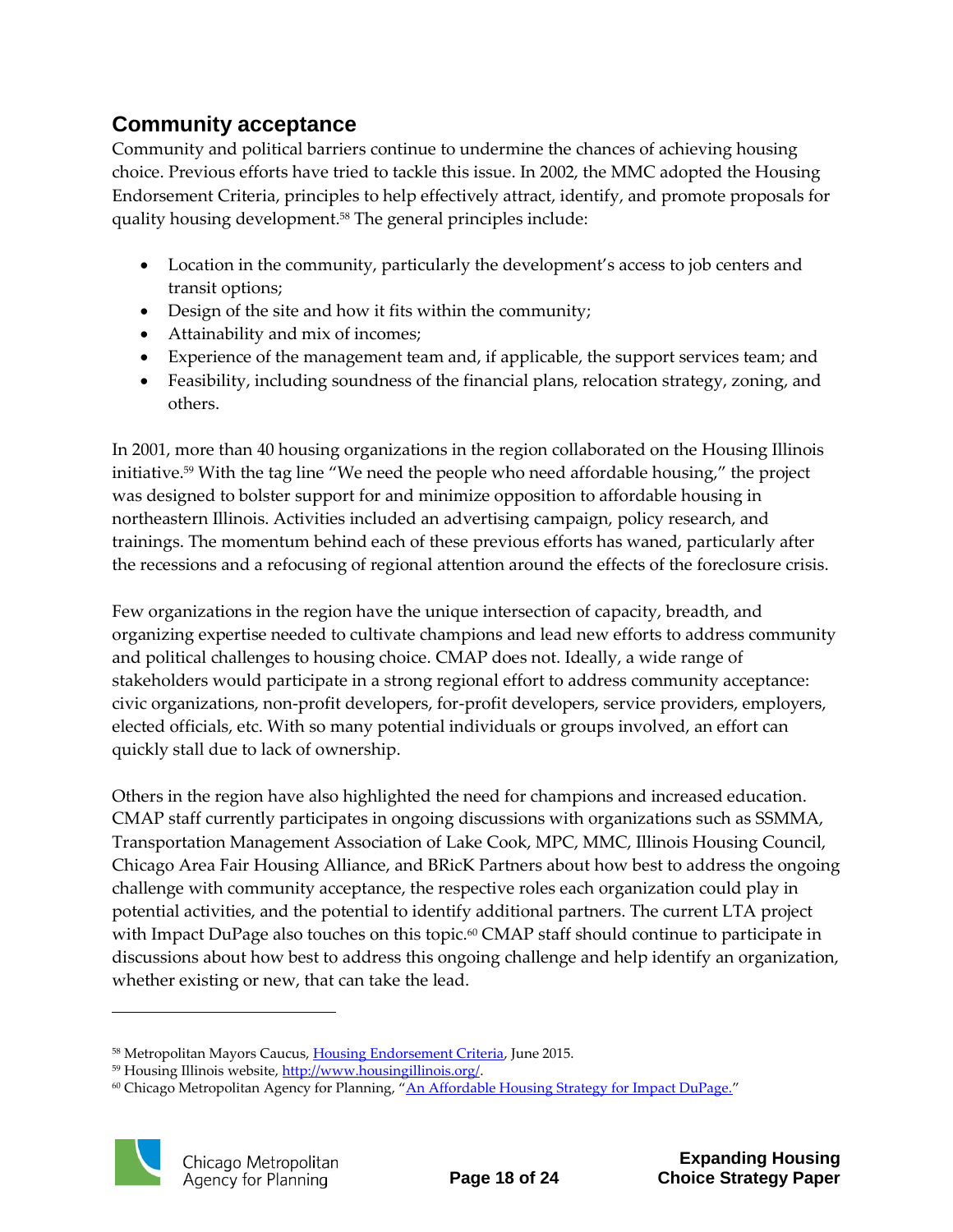### **Building codes**

As discussed previously, although building codes are essential to community health and safety, they can also present barriers to housing choice. Meeting building codes represents a significant portion of the time and cost of the development and preservation process. Building code variation among municipalities represents a sizable obstacle in reducing building costs. Inconsistency in application of a code in a community can be just as costly.

Additional research is needed on best practices regarding development, adoption, and implementation of municipal building codes. Efforts should specifically focus on the following.

- How should municipalities decide when and why to adopt a new base code (i.e. a new version of the International Building Code)?
- What local changes or additions to the base international codes are the most costly?
- What are municipal best practices in evaluating potential additions or changes to the base international code, including how municipalities differentiate between necessary, appropriate provisions versus excessive, redundant provisions?
- What types of flexible administrative approaches have communities used to achieve targeted safety, health, or design outcomes, like the City of Chicago's recent administrative relief on residential rehabilitation? 61

Research should also explore best practices for building inspections, including analysis of case studies where a municipality has outsourced inspections and used local inspectors. Data from inspection companies may also be useful for analysis.

CMAP does not have expertise in building codes. The work envisioned is similar to previous MMC work where the organization, along with contract partners, examined vacant property and rental regulation practices by different municipalities to identify best practices and improve regulatory efficiency and effectiveness. MMC is a potential partner for CMAP and others in advancing building code work, though all work envisioned will require cultivating additional financial resources.

### **Government funder action**

As noted before, CMAP and other civic actors have assisted government funders through various efforts, including LTA. These efforts often focus on identifying opportunities where funding formulas, project selection criteria, and grant requirements can be modified to explicitly reward coordinated efforts. Even with such assistance, the burden of implementation (i.e. changing application requirements or making project selections) remains with the funder.

<sup>&</sup>lt;sup>61</sup> City of Chicago, "Department of Building Announces Code Relief to Encourage Redevelopment of Affordable [Housing Across the City](https://www.cityofchicago.org/city/en/depts/bldgs/provdrs/vacant_buildings/news/2017/february/department-of-buildings-announces-code-relief-to-encourage-redev.html)," 2017.

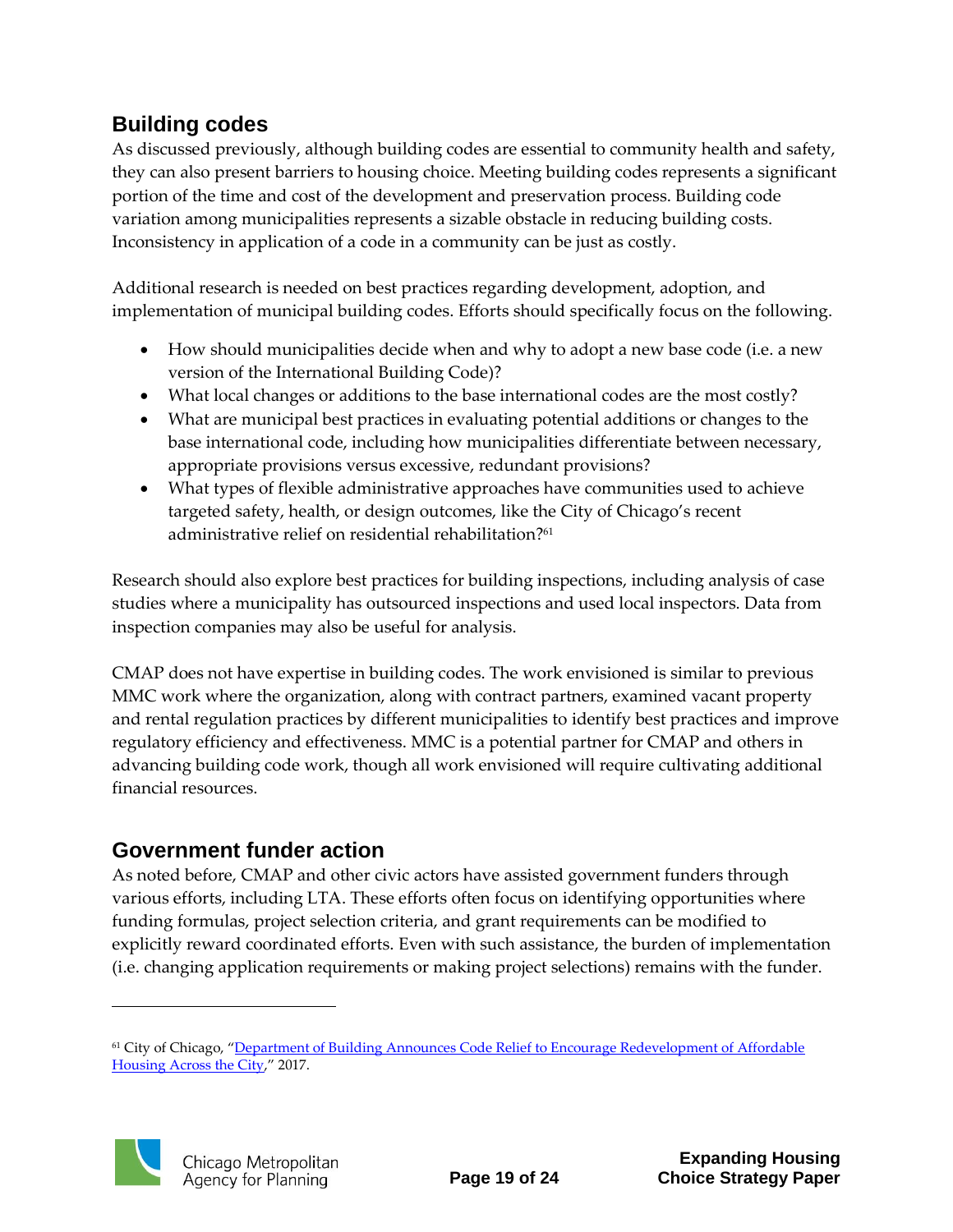One particular area for action by these funders is capacity building to create more high-capacity innovative developers. Some federal programs such as CDBG and HOME include special funding set-asides specifically designed to grow the capacity of local organizations.<sup>62</sup> Groups like the National Housing Trust and CIC currently support projects with innovative funding structures, specifically preservation projects that do not include low-income housing tax credits.<sup>63</sup> Non-profits like Preservation of Affordable Housing (POAH) cultivate small developers as part of larger projects to help build capacity.<sup>64</sup> Entitlement communities and IHDA have an opportunity to support an increasing number of high-capacity innovative developers who can work in challenging markets.

Many funders support local rehabilitation because new affordable housing construction can be significantly more expensive than preserving existing housing. The existing housing stock is also a key source of units that are affordable to a range of incomes. Civic organizations including CMAP should assist funders in developing strategies to rehabilitate and maintain existing housing of all types, including renter and owner housing. Some of these strategies specifically target affordable housing preservation. With CMAP's support, partners can research best practices to preserve and maintain affordable housing, such as:

- First rights of purchase of affordable housing to public agencies who want to preserve the stock of affordable land;
- Offering of public land and public buildings to developers at a lower cost in exchange for affordable housing;
- Community land trusts, which allow homeowners to build wealth while maintaining the affordability of the house on the community land trust land;
- Rental structures such as mutual housing associations, where tenants in multiple buildings can subsidize rents and pool utility and maintenance costs to save money;
- Renter protections;
- Expiring use restrictions; and
- Incentives such as rehabilitation grants/loans or tax abatements in exchange for affordability easements.

<sup>&</sup>lt;sup>64</sup> Preservation of Affordable Housing, [Woodlawn Park.](http://www.poahchicago.org/choice-community/)



 $62$  U.S. Department of Housing and Urban Development, [HOME Investment Partnership Program.](https://www.hudexchange.info/programs/home/home-chdo/#policy-guidance)

<sup>&</sup>lt;sup>63</sup> National Housing Trust, **Affordable Homes Preserved through Real Estate Development**.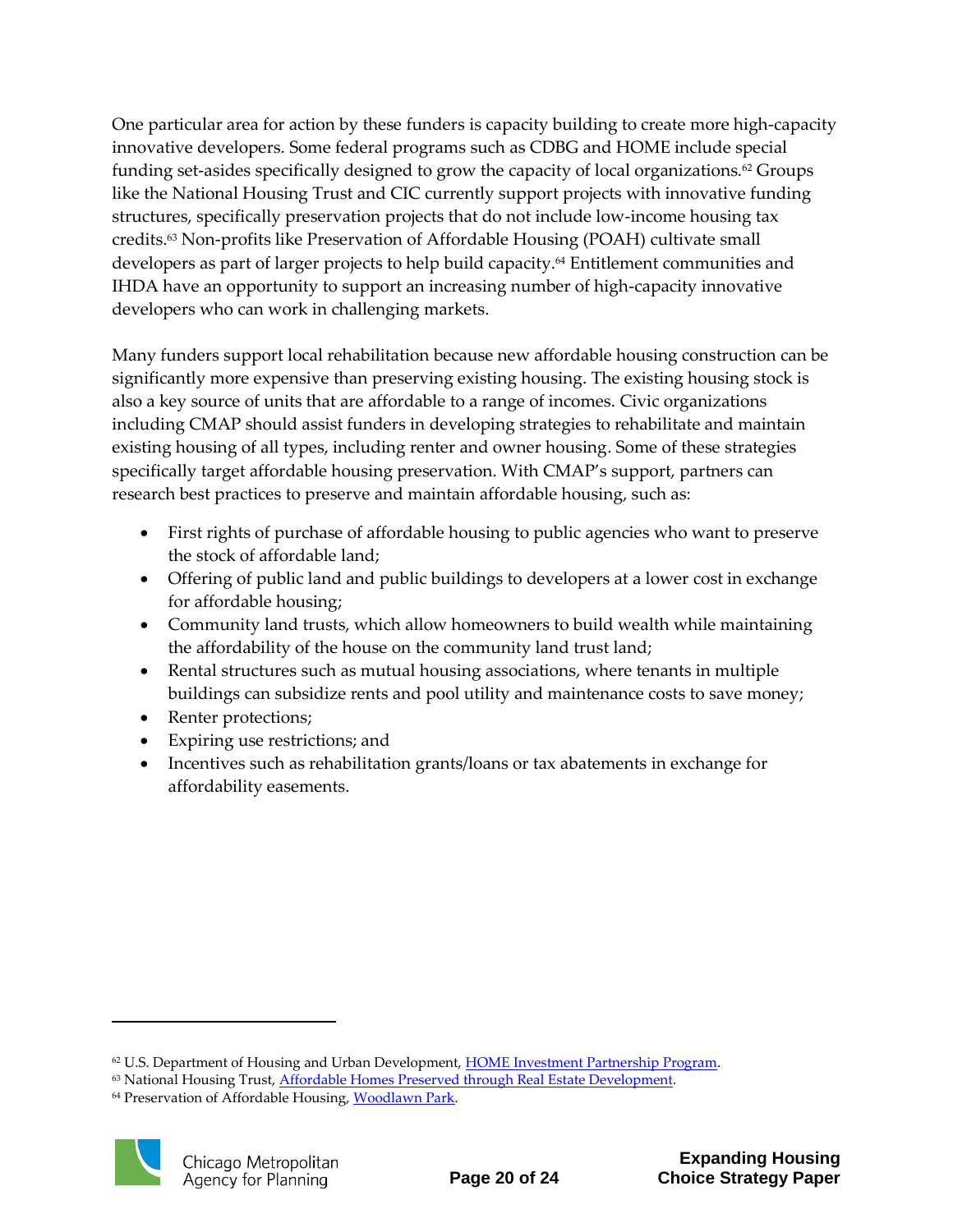### **Vacancy and abandonment**

Strategies for vacant and abandoned properties have been extensively researched since the recession. This includes a 2010 publication by CMAP, MMC, and BPI on tools for dealing with vacant property, and a 2016 publication by MMC and BPI on vacant building/property ordinances.<sup>65</sup> 66 Yet, work remains. Little research has been done on re-classifying vacant and blighted buildings into higher property tax rates to encourage property owners to maintain and return the buildings to productive uses, a potential strategy in areas with stronger underlying demand. Previous efforts by CIC to expand the use of tools that are part of Chicago's Troubled Buildings Initiative outside the city have run into concerns about municipal capacity.<sup>67</sup> Similarly, MMC and Ancel Glink have worked with south suburban communities to explore abandonment and fast-track demolitions; in the process, they have learned that many municipalities do not exercise their full legal authority to address vacant property issues, mostly due to a lack of funding and capacity. Additional research is needed by partners like MMC and BPI on ways to address capacity concerns that stand in the way of effective strategies to confront vacancy.

### **Research projects**

While CMAP can take on some research projects, other research topics may be better suited to other research organizations with different roles.

- Entities with a strong working knowledge of regional sales trends, such as the DePaul Institute for Housing Studies, should consider researching effects of unique products - such as micro-units and short-term rentals, like Airbnb -- on the supply and costs of housing.
- Organizations such as LCC and Access Living should consider researching the market's role in providing accessible homes, particularly given the region's aging population.

<sup>&</sup>lt;sup>67</sup> City of Chicago, **Troubled Building Initiative**.



<sup>65</sup> Business and Professional People for the Public Interest, Chicago Metropolitan Agency for Planning, Metropolitan Mayors Caucus, *[How can municipalities confront the vacant property challenge?](http://mayorscaucus.org/initiatives/housing-and-community-development/vacant-property-issues/)*, March 2010.

<sup>66</sup> Business and Professional People for the Public Interest, Metropolitan Mayors Caucus, *[Vacant Building Ordinances](http://mayorscaucus.org/initiatives/housing-and-community-development/vacant-property-issues/)*, June 2016.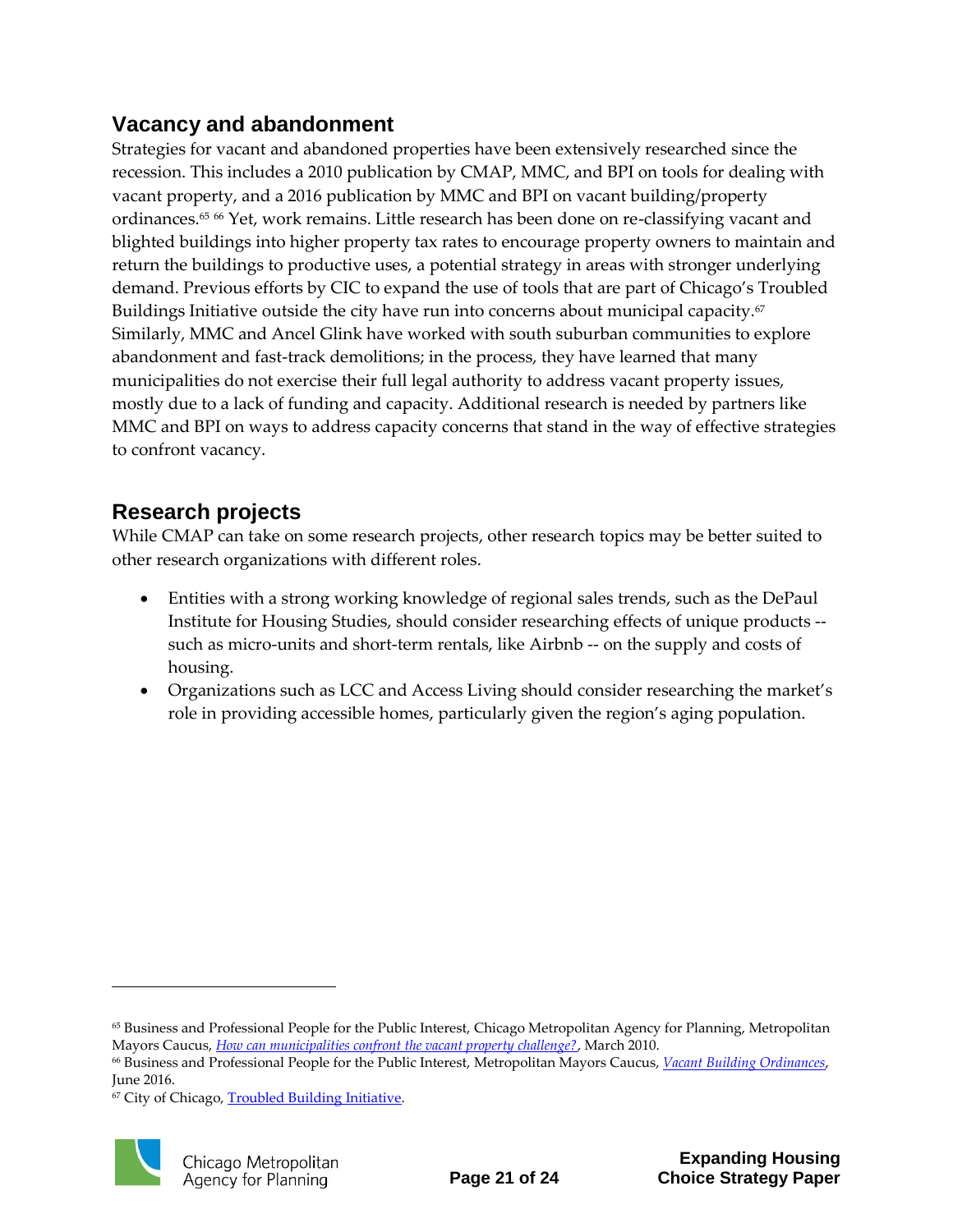# <span id="page-23-0"></span>**Geography of analysis**

The barriers identified earlier in this paper are broad, applying to many parts of the region, often without specifics on how those barriers play out at the local level. Recognizing that breadth, the strategies in this paper are meant to address these barriers by focusing heavily on process and structure, and by identifying programs CMAP or others should undertake in the region without respect to geography. As noted, a major focus of ON TO 2050 is the development of more specific guidance for implementers. As part of the development of ON TO 2050, CMAP is creating a series of "layers" to cater the content of the regional plan to local partners through mapping and more spatially specific recommendations.<sup>68</sup>

This section identifies how the programs emphasized in previous sections should take into account geographic variation. Housing work by CMAP and its partners over the past six years highlights the importance of understanding geographic variation in housing issues. That lesson has been particularly clear through *Homes for a Changing Region*, where CMAP and its partners have seen that communities with common market conditions (such as a shared transit corridor, high foreclosure rates, poor job access, or high demand for rental housing) are more likely to collaborate long-term and achieve sustainable results.

Yet, it is difficult to foster such collaboration without a better understanding of the common submarkets and the strategies that are most effective in those areas. To address this issue, CMAP, MPC, and MMC used a grant from The Chicago Community Trust (CCT) to engage DePaul University's Institute for Housing Studies to develop a market segmentation model that identified the geography and characteristics of subregional housing markets across the sevencounty region. DePaul looked at more than 40 variables, including housing stock characteristics, the affordability of the stock, housing investment and market conditions, and demographic variables.

The analysis identifies eight different housing submarkets in the region, defined using data at the census tract scale. <sup>69</sup> Unit age, household income, population growth, and economic hardship indicators such as unemployment and foreclosure most strongly differentiate the submarkets. The work identifies two low- to moderate-income primarily suburban clusters differentiated by housing stock, an aging population, and certain economic indicators. The work also found two high-wealth clusters: one typified by middle-aged homeowners in communities with moderate sales activities, and a second cluster of young, highly educated, urban professionals. Two economically distressed clusters are differentiated by the varying degrees of unemployment, subsidized housing, and investment indicators. Finally, two largely suburban faster-growth clusters are located predominately at the edge of the region.

<sup>&</sup>lt;sup>69</sup> Institute for Housing Studies at DePaul University, "[Regional Housing Market Segmentation Analysis](http://www.cmap.illinois.gov/documents/10180/615704/IHSRegionalHousingMarketSegmentationAnalysis_Final.pdf/ad2d9292-7aed-4c9f-8308-221d06bdd85a)," June 2016.



<sup>68</sup> Chicago Metropolitan Agency for Planning staff memo, *[Place-Based Layers Approach](http://www.cmap.illinois.gov/documents/10180/542692/universe+of+layers+memo+LU_051816a.pdf/3e9b9d8d-491c-466c-b566-ba76f2a0bf28)*, May 11, 2016.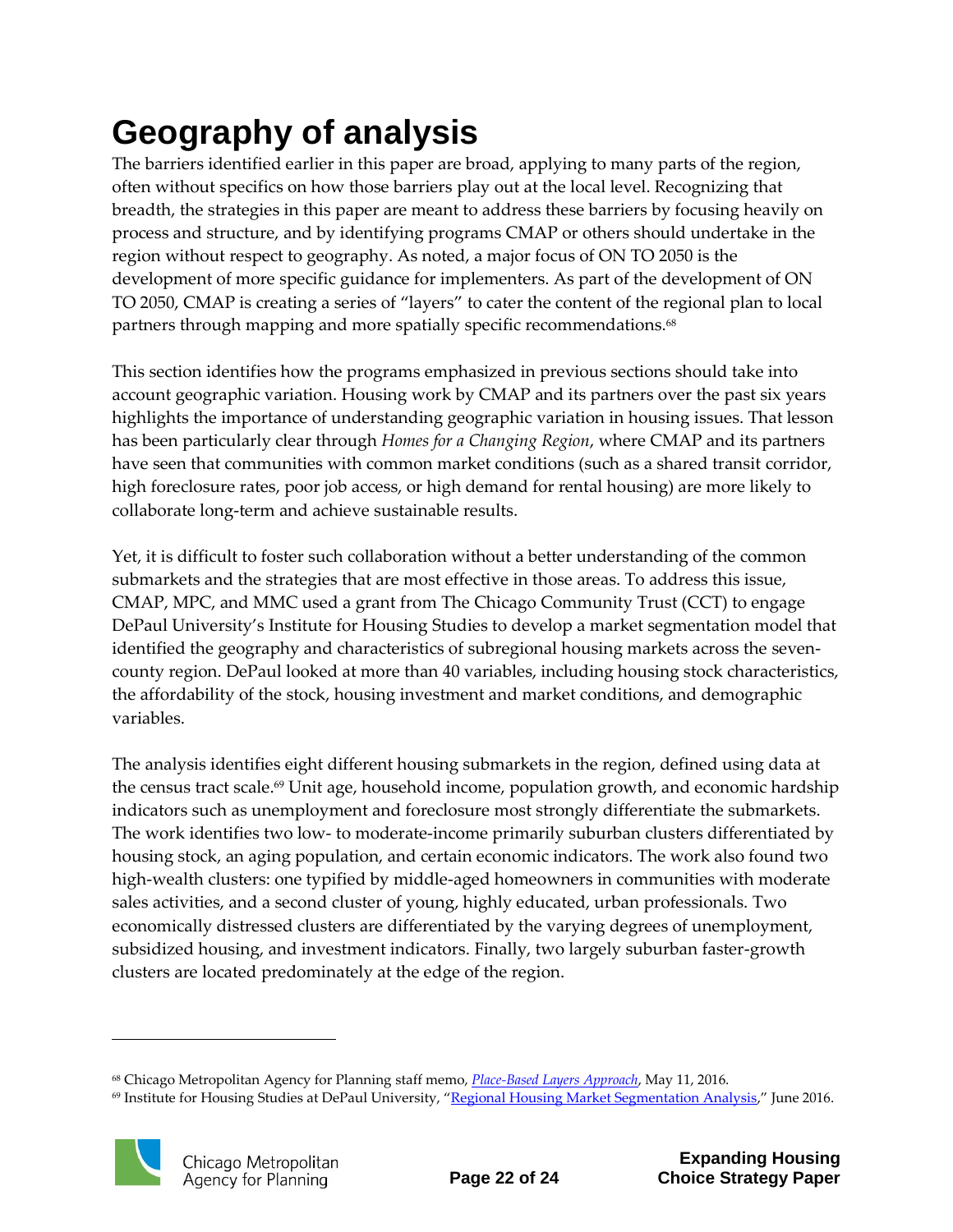

Source: Institute for Housing Studies at DePaul University and Chicago Metropolitan Agency for Planning.

CMAP should use the identified clusters as a lens for multiple agency activities. CMAP, MMC, and MPC, with financial assistance from CCT and the Harris Family Foundation, will develop in FY17 a strategy website partners can use to address the housing issues unique to each submarket. In this respect, additional work will identify the issues most common to each cluster and typical strategies to address these issues. Once completed, the strategy document in conjunction with the clusters will serve as the lens for future LTA analysis of housing issues in local communities.

The clusters might also be used in policy work analyzing regional housing trends, along with the previously identified specific research projects, where appropriate. The clusters may be useful in research on incentives, regulations, and funding mechanisms, such as the effect of federal and state policies on the private finance system, to understand how different effects play out in various geographies.

The result is that the clusters will serve as common framework in tracking regional trends, researching regional issues, and implementing effective approaches at the local level.

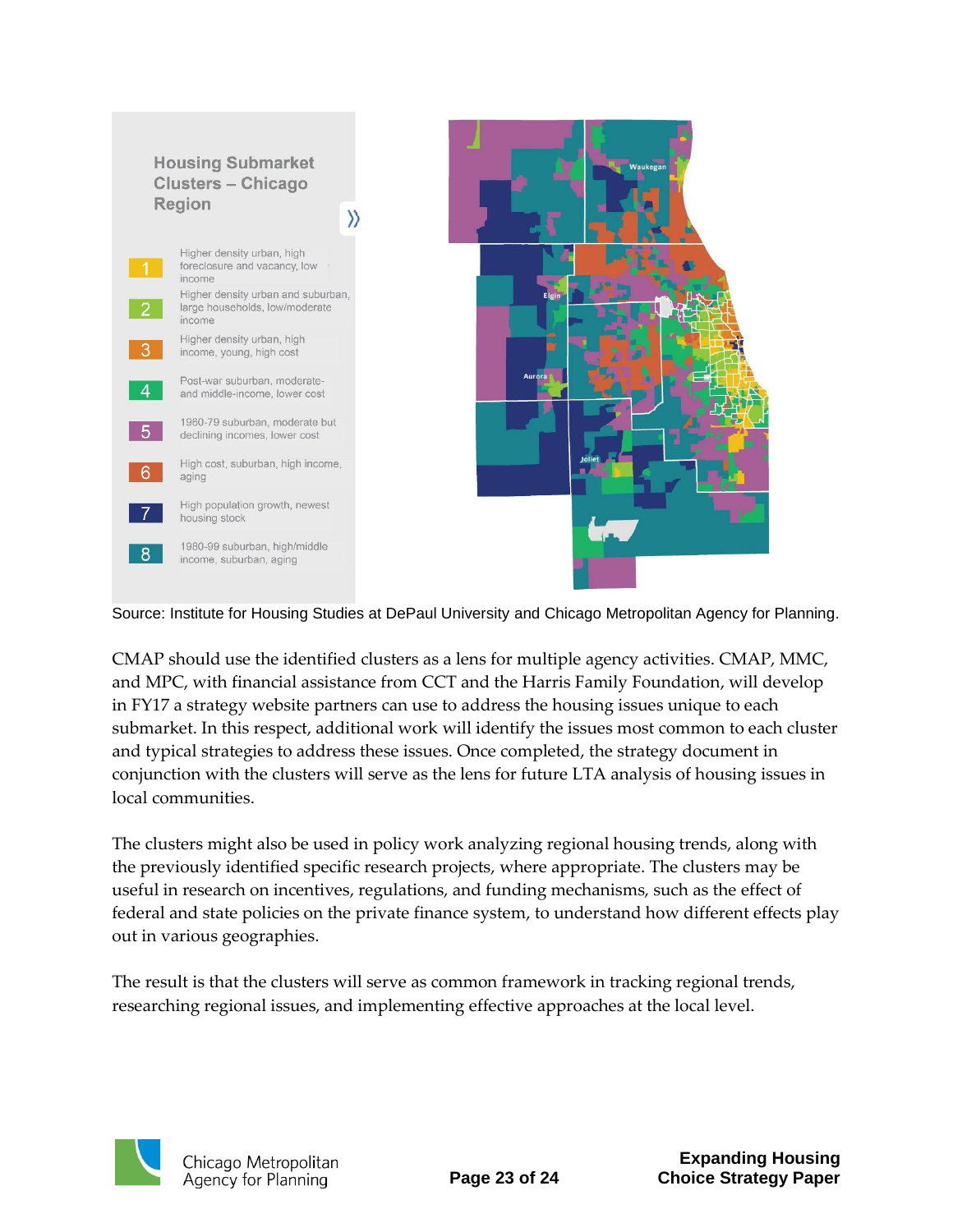# <span id="page-25-0"></span>**Next steps**

The framework in this document sets the direction for housing in ON TO 2050. The recommendations will help integrate the vision for housing choice into context with the approaches for other topic areas, such as reinvestment, infill, and inclusive growth. CMAP expects these recommendations to inform future strategy papers, snapshots, technical assistance projects, policy updates, research products, and data sharing.

CMAP cannot achieve housing choice alone. Regional partners are critical to successful implementation of many strategies. Further discussions on the most effective ways to advance regional collaboration will be essential as the agency develops and then implements ON TO 2050. The largest unanswered questions from this paper -- how to address those topics for which CMAP should not take the lead -- will require continued work by staff in partnership with other organizations to hone both the best regional approach and CMAP's role in that approach.